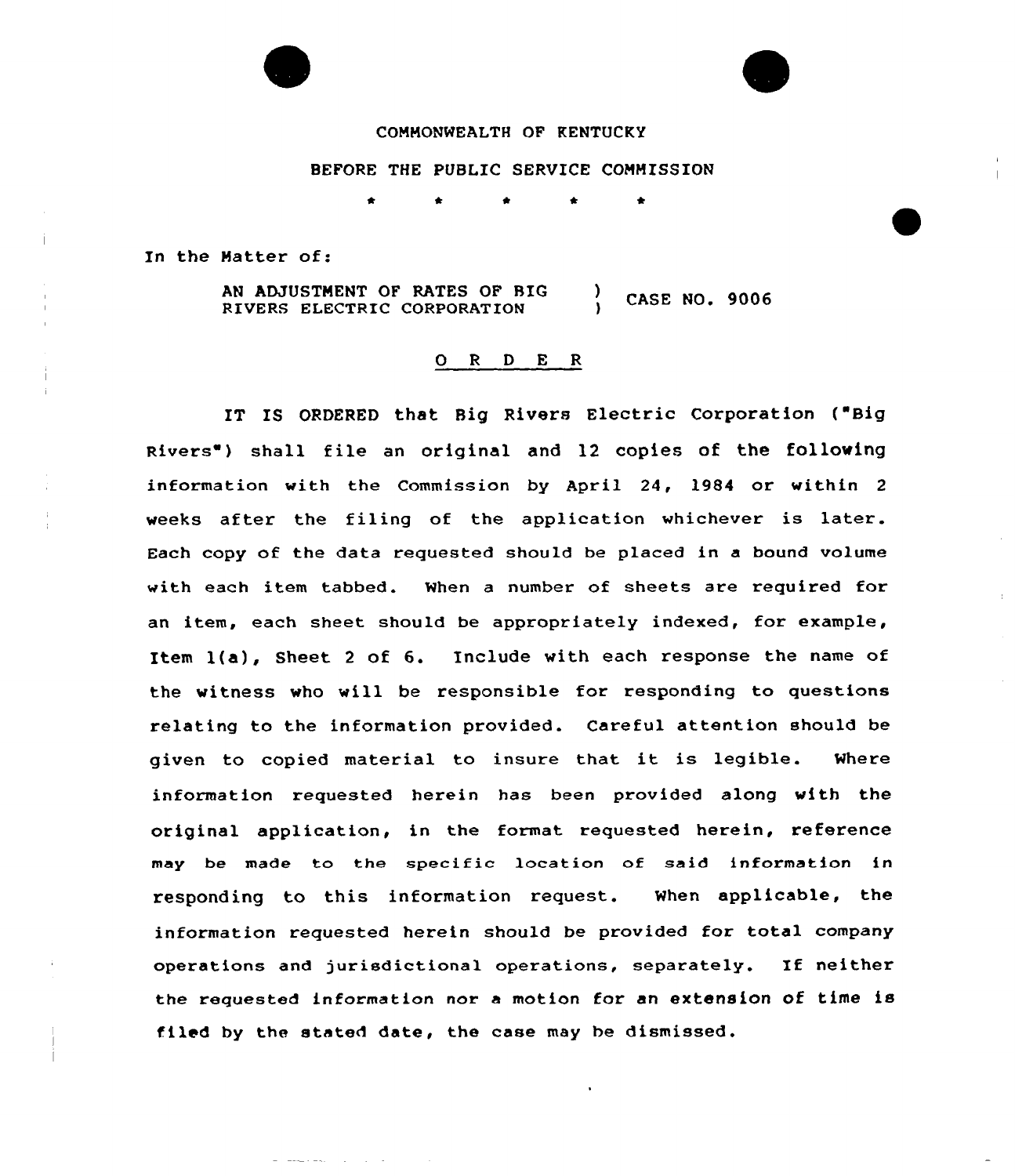l. a. Provide <sup>a</sup> list of all outstanding issues of long term debt as of the end of the latest calendar year and the end of the test period together with the related information as shown in Format la. <sup>A</sup> separate schedule is to be provided for each time period. Report in Column (k) of Format la, Schedule 2, the actual dollar amount of debt cost for the test year. Compute the actual and annualized composite debt cost rates and report them in Column (j) of Format la, Schedule 2.

b. Provide an analysis of end of period short term debt and a calculation of the average and end of period cost rates as shown in Format lb.

2. a. <sup>A</sup> schedule of the present and proposed rates, charges, terms and conditions, and service rates and regulations which the applicant seeks to change, shown in comparative form.

b. A detailed analysis of customers' bills, adjusted to actual usage and in such detail that the revenues from the present and proposed rates can be readily determined.

c. <sup>A</sup> schedule of test year revenues for each rate schedule per book rates, present rates annualized, and proposed rates annualized.

d. <sup>A</sup> schedule setting forth the effect upon average consumer bills.

e. <sup>A</sup> statement setting forth estimates of the effect that the new rate or rates will have upon the revenues of the utility, the total amount of money resulting from the increase or decrease and the percentage increase or decrease.

 $-2-$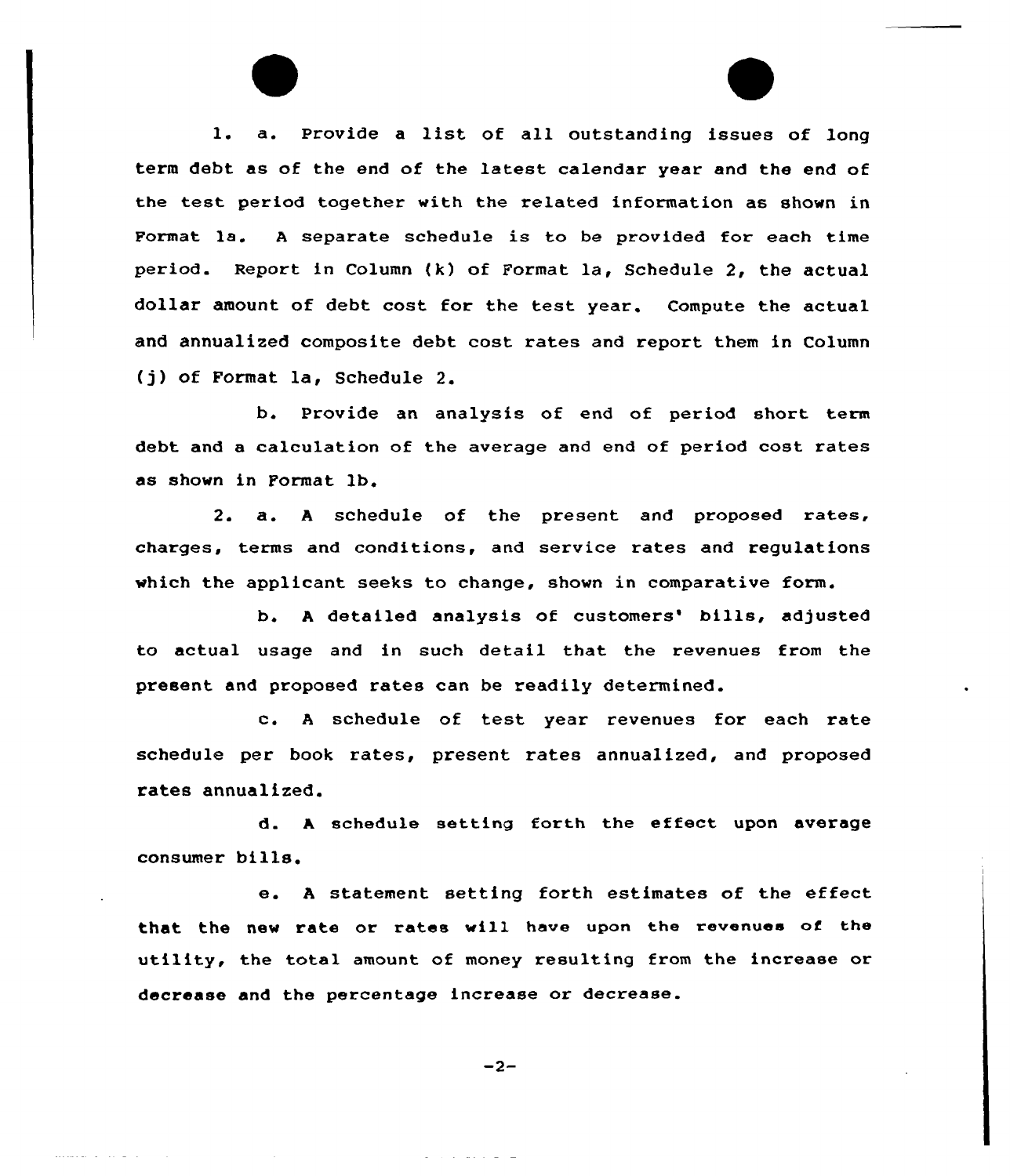f. <sup>A</sup> schedule showing how the increase in revenue was distributed to each rate charge (i.e., customer or facility charge, KWH charge, etc.). This schedule is to be accompanied by a statement which explains, in detail, the methodology or basis used to allocate the increase.

g. <sup>A</sup> statement showing by cross-outs and italicized inserts all proposed changes in rates, charges, terms and conditions, and service rules and regulations for each rate or charge. Copy of current tariff may be used. Item <sup>2</sup> should be provided where not previously included in the record.

3. In comparative form, a total company income statement, a statement of changes in financial position, and a balance sheet for the test year and the 12-month period immediately preceding the test year.

4. <sup>A</sup> trial balance as of the last day of the test year (all income statement accounts should show activity for 12 months) showing account number, account title, and amount. Provide this information on a total company and Kentucky operations basis. Show the balance in each control and all underlying subaccounts per company books.

5. The ha]ance in each current asset and each current liability account and subaccount included in the applicant's chart of accounts by months for the test year. Additionally show total current assets, total current liabilities and the net current position by months, annually, and the 13-month average for the test year. Provide a reconciliation of current assets, current liabilities and net current position provided in response to the

 $-3-$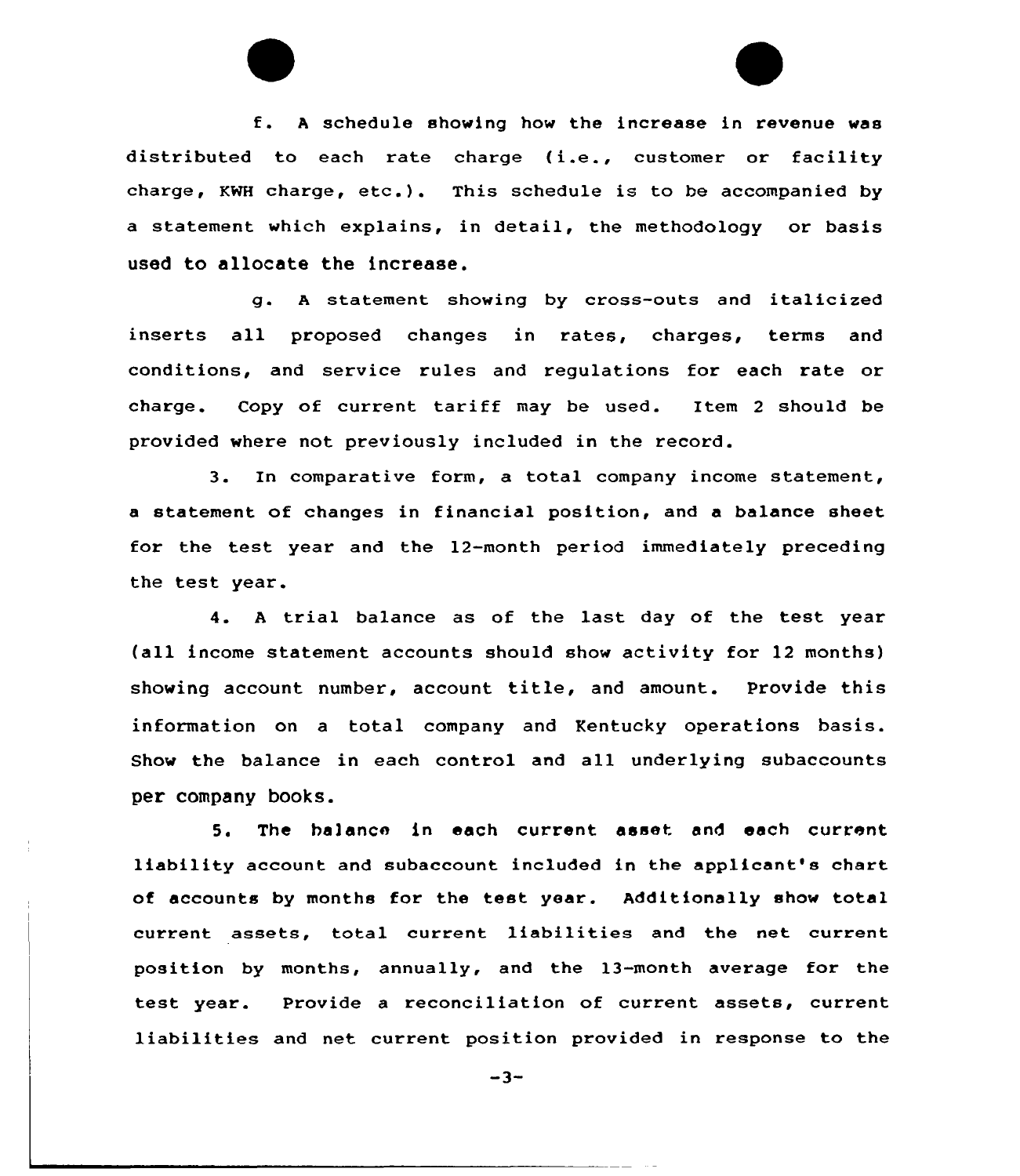above with the current assets and current liabilities as shown on the balance sheet for each month of the test year. If any amounts were allocated, provide a calculation of the factor used to allocate each amount.

6. List each common general office account (asset, reserve, and expense accounts) covering the 12 months of the test year applicable to more than one jurisdiction or utility operation. If any amounts were allocated show <sup>a</sup> calculation of the factor used to allocate each amount.

7. The following monthly account balances and calculation of the average (13-month) account balances for the test year for the total company and Kentucky operations:

a. Plant in service (Account 101).

b. Plant purchased or sold (Account 102).

c. Property held for future use (Account 105).

d. Construction work in progress (Account 107) (Separate this balance into CWIP eligible for capitalized intexest and other CWIP).

e. Completed construction not classified (Account 106).

f. Depreciation reserve (Account 108).

g. Plant acquisition adjustment (Account 114).

h. Amortization of utility plant acquisition adjustment (Account 115).

i. Materials and supplies (include all accounts and subaccounta).

-4-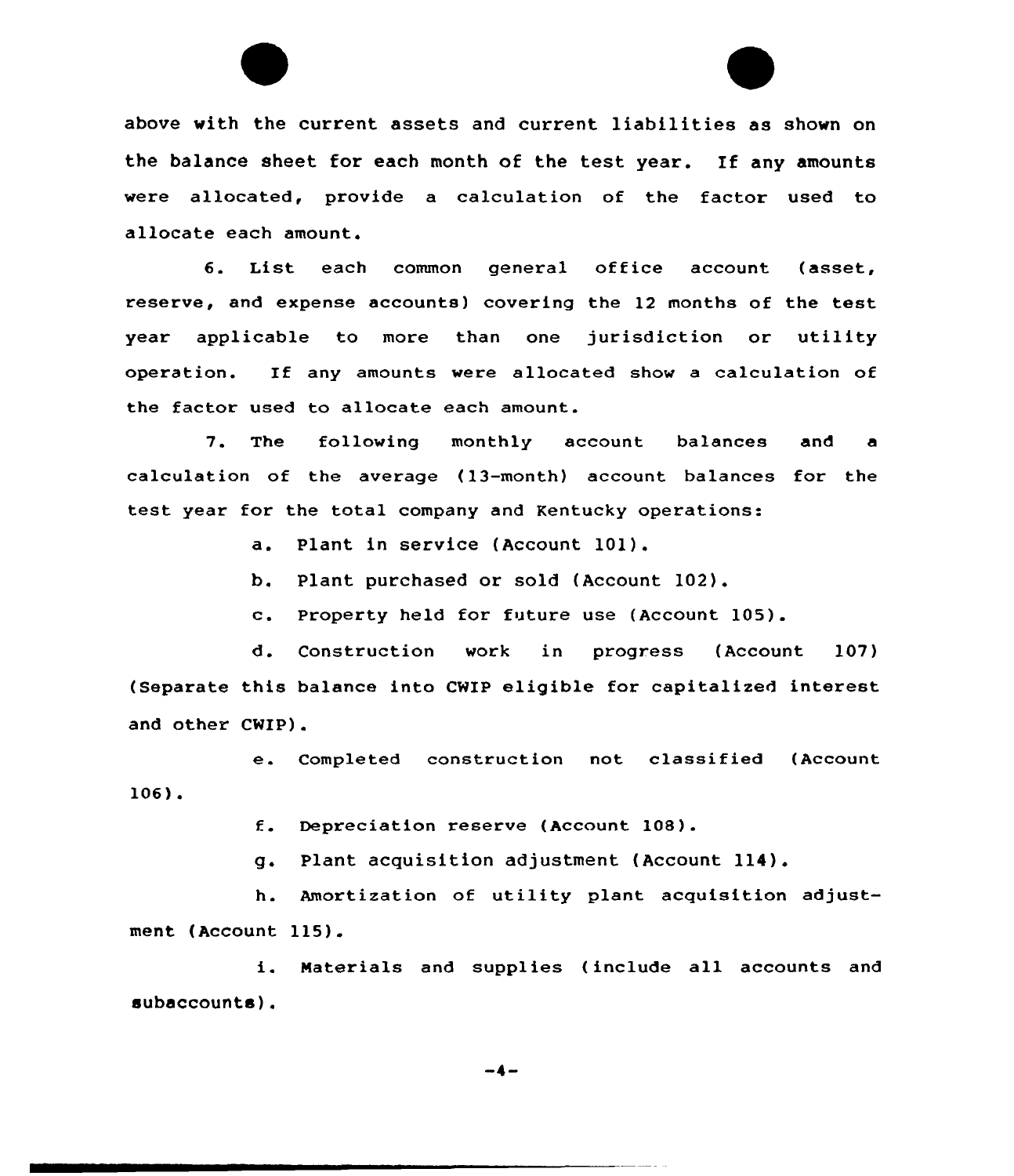

j. Balance in accounts payable applicable to each account in i. above. reasonable estimate). ( If actual is indeterminable, give

k. Unamortized investment credit — Pre-Revenue Act of 1971.

l. Unamortized investment credit — Revenue Act of 1971.

m. Accumulated deferred income taxes.

n. <sup>A</sup> summary of customex deposits as shown in Format 7n to this request.

o. Computation and development of minimum cash requirements.

p. Balance in accounts payable applicable to amounts included in utility plant in service. (If actual is indeterminable, give reasonable estimate).

q. Balance in accounts payable applicable to prepayments by major category or subaccount.

r. Balance in accounts payable applicable to amounts included in plant under construction. (If actual is indeterminable, give reasonable estimate).

8. The cash account balances at the beginning of the test year and at the end of each month during the test year for total company and Kentucky.

9. Provide the following information for each item of electric property held for future use at the end of the test year:

a. Description of property.

b. Location.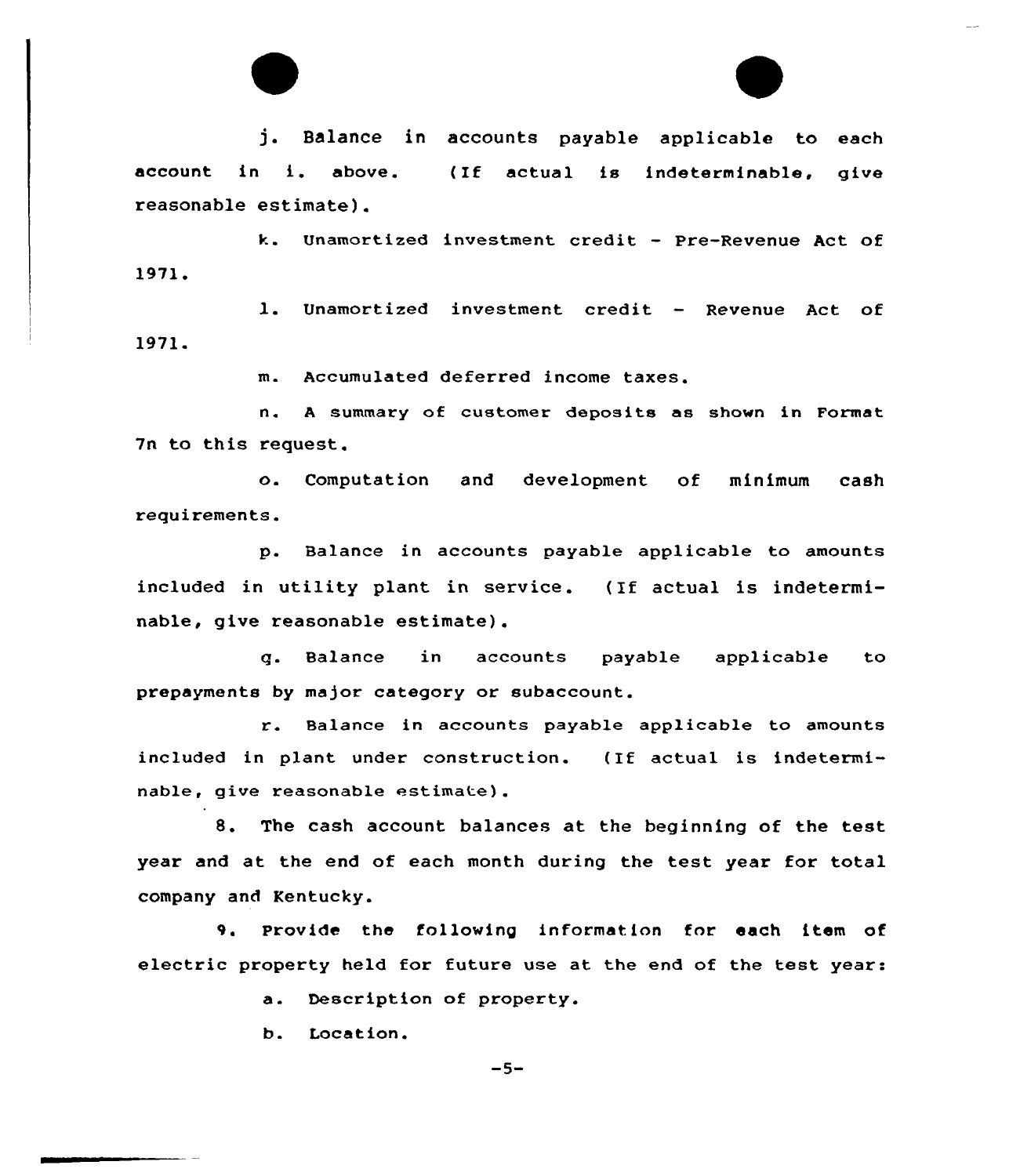



d. Cost.

e. Estimated date to be placed in service.

f. Brief description of intended use.

g. Current status of each project.

10. Schedules in comparative form showing by months for the test year and the year preceding the test year the total company balance in each electric plant and reserve account or subaccount included in the applicant's chart of accounts as shown in Format 10.

ll. Provide the journal entries relating to the purchase of electric utility plant acquired as an operating unit or system by purchase, merger, consolidation, liquidation, or otherwise since the inception of the company. Also, a schedule showing the calculation of the acquisition adjustment at the date of purchase of each item of utility plant, the amortization period, and the unamortized balance at the end of the test year.

12. The detailed workpapers showing calculations supporting all accounting, pro forma, end-of-period, and proposed rate adjustments in the rate application to revenue, expense, investment and reserve accounts for the test year and a complete detailed narrative explanation of each adjustment including the reason why each adjustment is required. Explain in detail all components used in each calculation including the methodology employed and all assumptions applied in the derivation of each adjustment. Index each calculation to the accounting, pro forma, end-of-period, and proposed rate adjustment which it supports.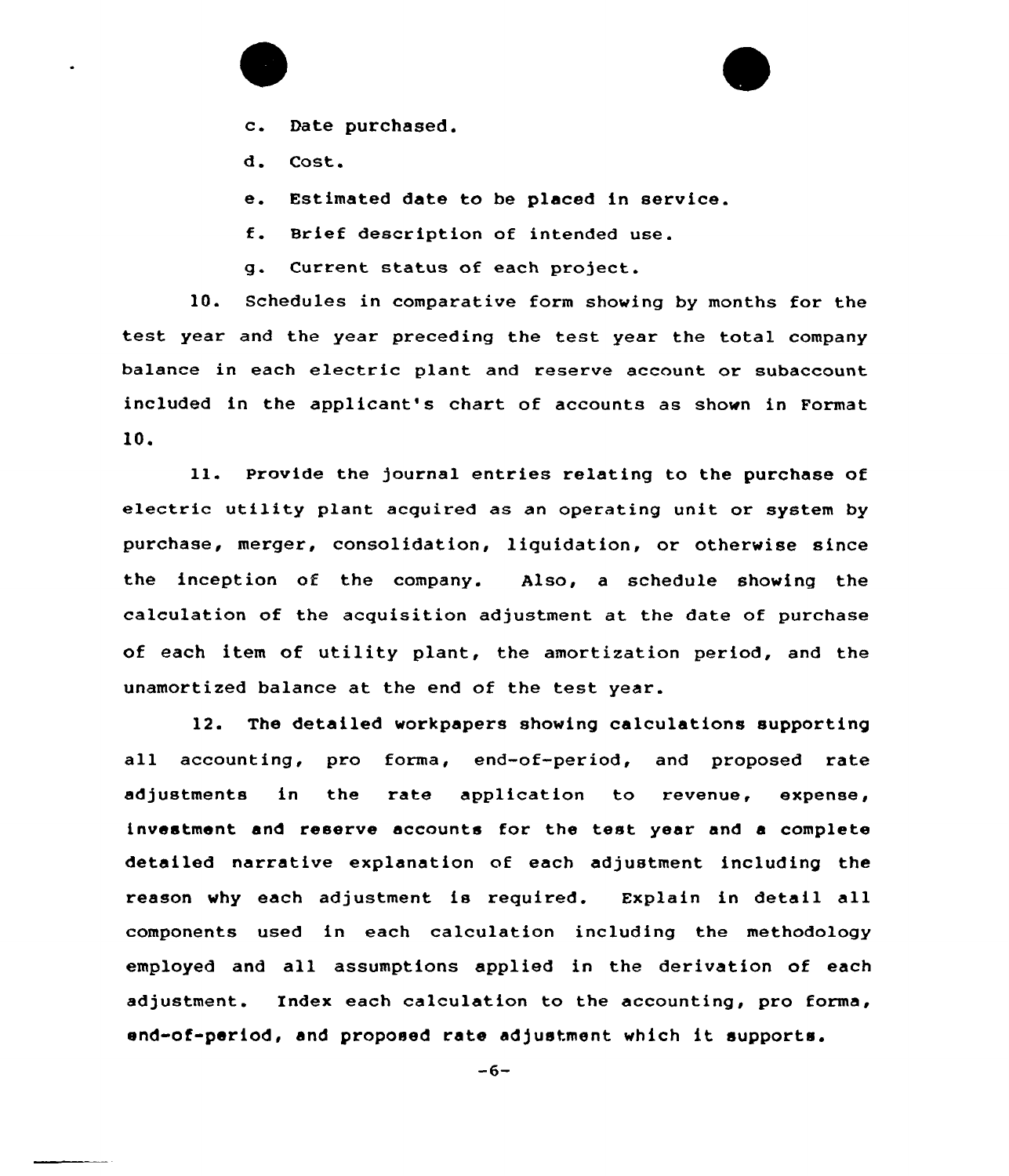13. Provide a schedule showing a comparison of the balance in the total company and Kentucky revenue accounts for each month of the test year to the same month of the preceding year for each revenue account or subaccount included in the applicant's chart of accounts. include appropriate footnotes to show the month each rate increase was granted and the month the full increase was recorded in the accounts. See Format 10.

14. a. Provide <sup>a</sup> schedule showing a comparison of the balance in the total company and Kentucky operating expense accounts for each month of the test year to the same month of the preceding year for each account or subaccount included in the applicant's chart of accounts. See Format 10.

b. Provide a schedule in comparative form showing the total company and Kentucky operating expense account balance for the test year and each of the <sup>5</sup> years preceding the test year for each account or subaccounts included in the applicant's annual report. Show the percentage of increase of each year over the prior year.

c. Provide <sup>a</sup> schedule of total company and Kentucky salaries and wages for the test year and each of the <sup>5</sup> calendar years preceding the test year as shown in Format 14c to this reguest. Show for each time period the amount of overtime pay.

d. Provide a schedule showing the percentage of increase in salaries and wages for hoth union and non-union employees for the test year and the <sup>5</sup> preceding years.

15. The following tax data for the test year:

 $-7-$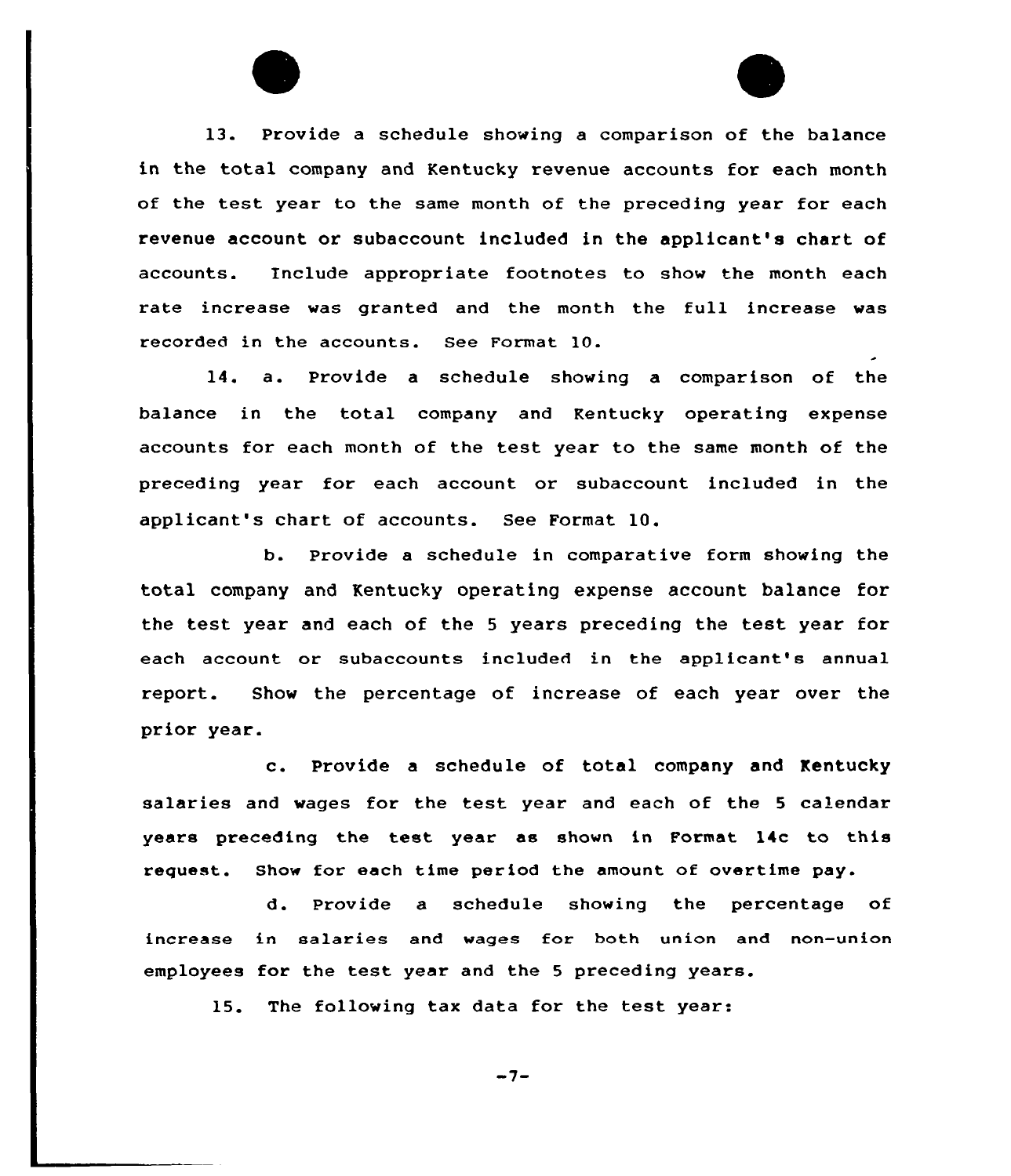

### a. Income taxes:

- (1) Federal operating income taxes deferred – accelerated<br>depreciation
- (2) Federal operating income taxes  $deferred - other (explain)$
- (3) Federal income taxes operating
- (4) Income Credits resulting from prior deferrals of Federal income taxes
- (5) Investment tax credit net
	- (i) Investment credit realized
	- (ii) Investment credit amortized - Pre-Revenue Act of 1971
	- (iii) Investment credit amortized - Revenue Act of 1971
- (6) Provide the information in Format Provide the Information in Format<br>15a (1) through 15a (4) for state income taxes
- (7) Reconciliation of book to taxable income as shown in Format 15a (7)<br>and a calculation of the book a calculation of the Federal and State income tax expense for the test year using book taxable income as the starting point
- (8) <sup>A</sup> copy of Federal and state income tax returns for the taxable year ended during the test year including supporting schedules
- (9) Schedule of franchise fees paid to cities, towns or municipalities during the test year including the basis of these fees

16. <sup>A</sup> schedule of total company net income per 1,000 KWH sold per company books for the test year and the <sup>5</sup> calendar years preceding the test year. This data should be provided as shown in Format 16 attached.

والمنفس والمنافس والمناول والمنافس والمستحدث المستحصلة متناقلة للمالية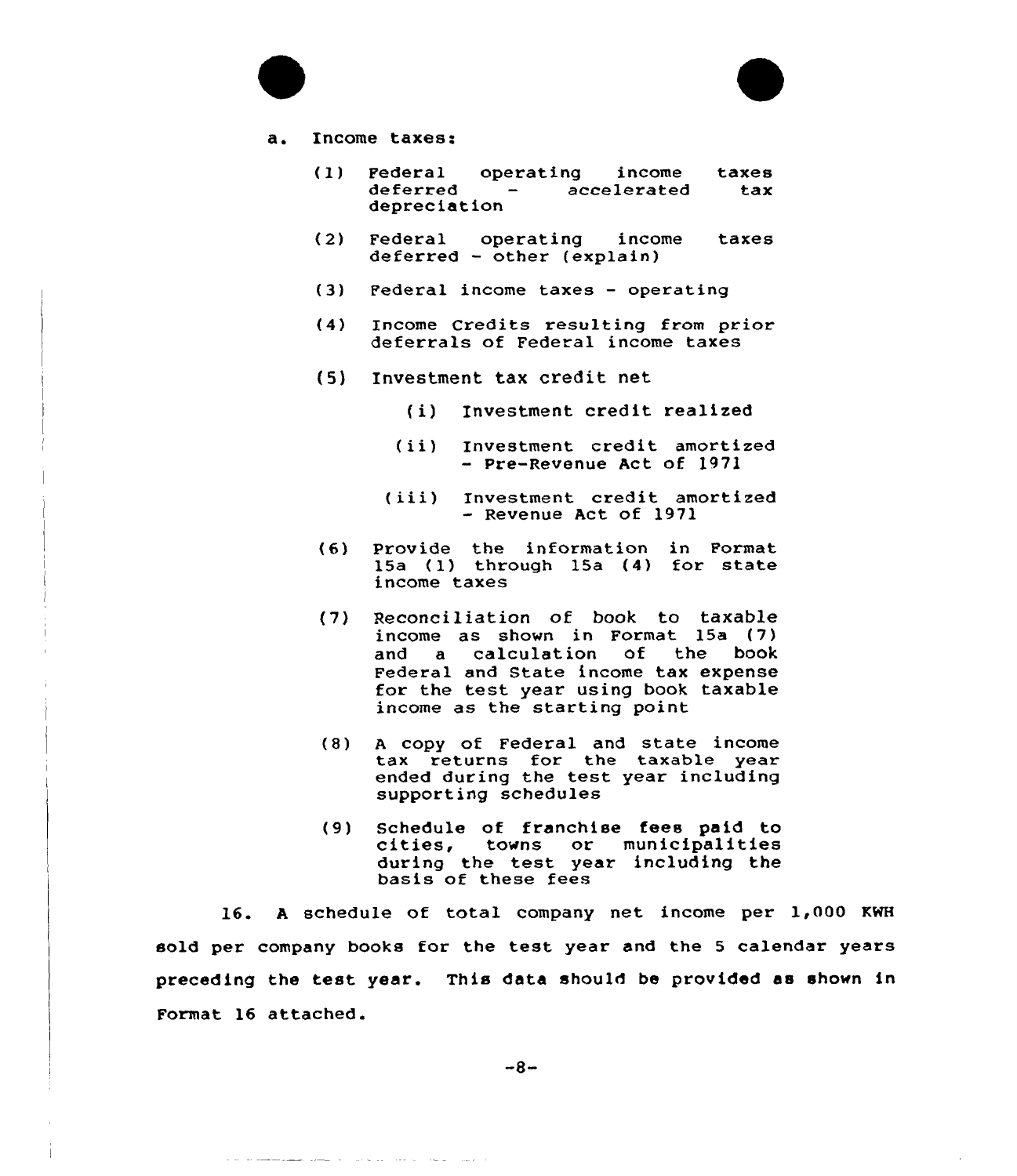

17. The comparative operating statistics as shown in Format 17 attached.

18. <sup>A</sup> schedule of total company and Kentucky average electric plant in service per 1,000 KWH sold by account per company books for the test year and the <sup>5</sup> calendar years preceding the test year. This data should be provided as shown in Format 18 to this request.

19. <sup>A</sup> statement of electric plant in service per company books for the test year. This data should be presented as shown in Format 19 to this request.

20. Provide the following information:

a. <sup>A</sup> detailed analysis of all charges booked during the test period for advertising expenditures. This analysis should include a complete breakdown of Account 913 — Advertising Expenses, as shown in Format 20a attached and further should show any other advertising expenditures included in any other expense accounts. The analysis should be specific as to the purpose of the expenditure and the expected benefit to be derived.

b. An analysis of Account 930 — Miscellaneous General Expenses for the test period. This analysis should show a complete breakdown of this account as shown in attached Format 20b and further provide all detailed workpapers supporting this analysis. As a minimum, the workpapers should show the date, vendor, reference (i.e. voucher no., etc.), dollar amount and brief description of each expenditure. Detailed analysis is not required for amounts of less than 8500 provided the items are grouped by classes as shown in Format 20b attached.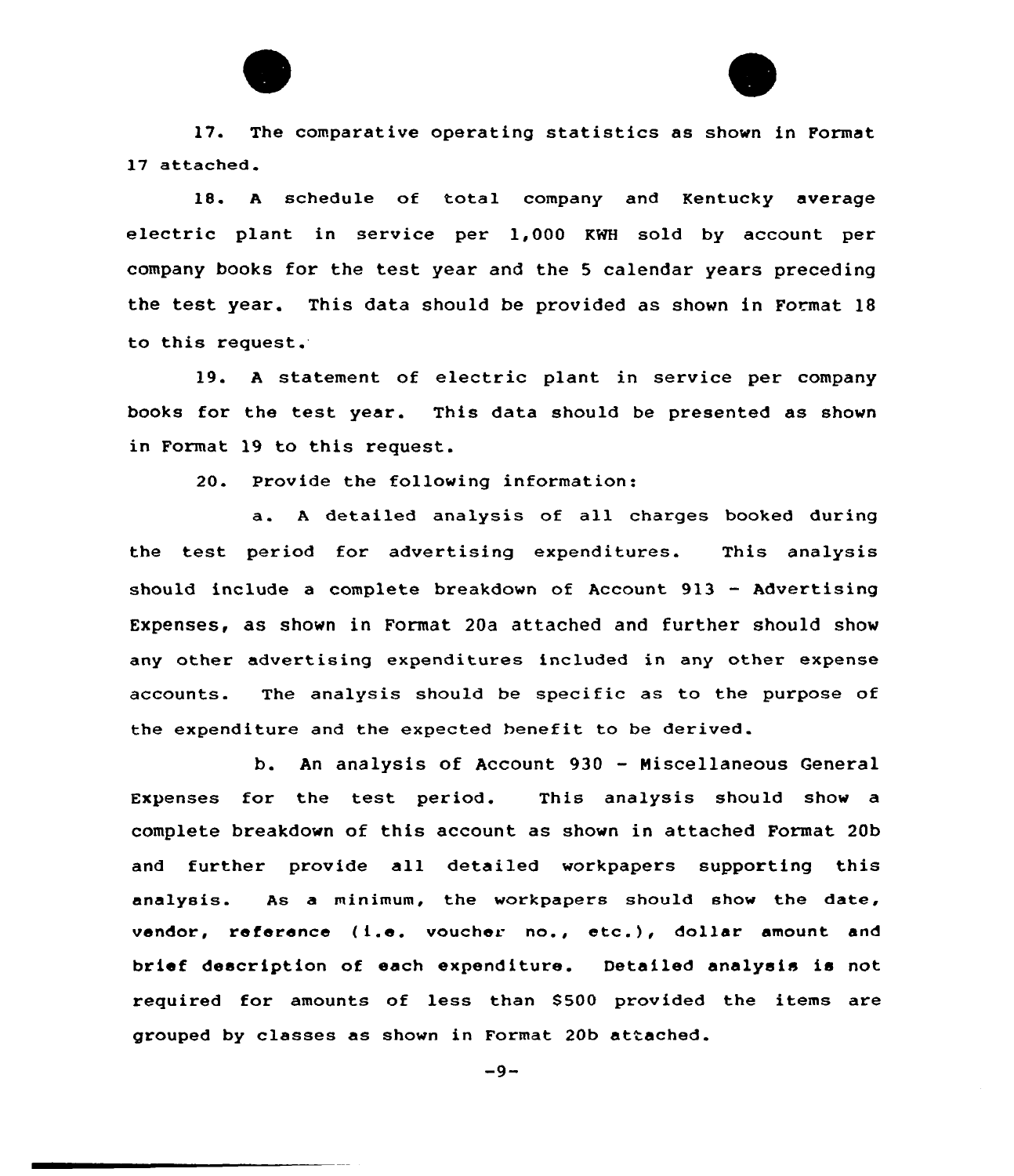c. An analysis of Account <sup>426</sup> — Other Income Deductions for the test period. This analysis should show a complete breakdown of this account as shown in attached Format 20c, and further provide all detailed workpapers supporting this analysis. As a minimum the workpapers should show the date, vendor, reference {i.e., voucher no, etc.), dollar amount and brief description of each expenditure. Detailed analysis is not required for amounts of less than \$500 provided the items are gxouped by classes as shown in Format 20c attached.

21. Provide a detailed analysis of expenses incurred during the test yeax fox professional sexvices, as shown in Format 21, and all workpapers suppoxting the analysis. At minimum, the workpapers should show the payee, dollar amount, reference (i.e., voucher no., ete.), account charged, hourly rates and time charged to the company according to each invoice, and a description of the service provided.

22. <sup>A</sup> detailed analysis of contributions for charitable and political purposes (in cash or services), if any, recorded in accounts other than Account 426. This analysis should indicate the amount of the expenditure, the recipient of the contribution and the specific account charge. If amounts are allocated show <sup>a</sup> calculation of the factor used to allocate each amount.

23. Provide a statement describing the applicant's lobbying activities and a schedule showing the name of the individual, his salary, his organizations or trade associations involved in and all company-paid or reimbursed expenses or allowances and the account charged for all personnel for whom a principal function is

 $-10-$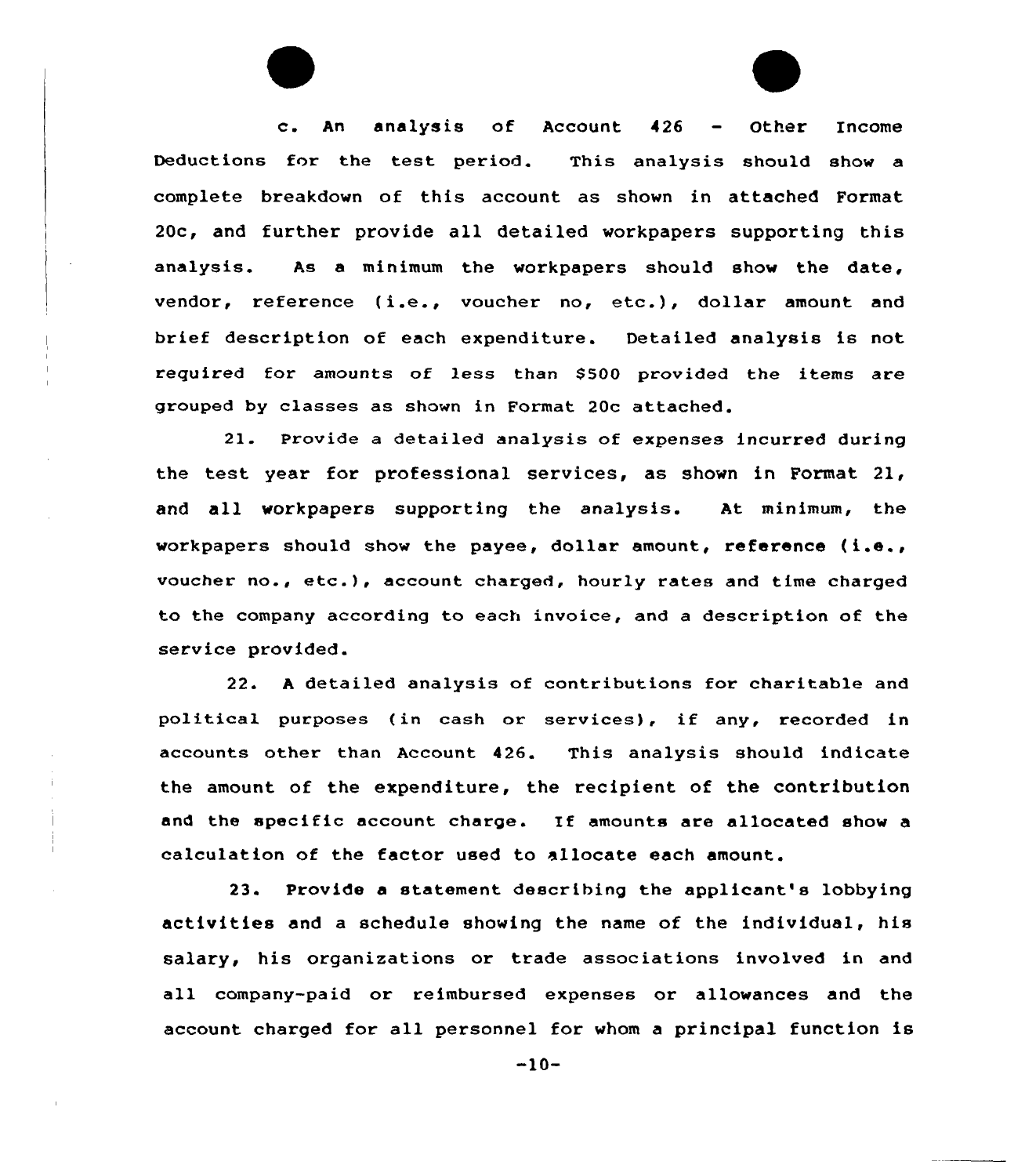



24. provide the following information with regard to uncollectible accounts for the test year and 5 preceding calendar years (taxable year acceptable) for total company:

a. Reserve account balance at the beginning of the year.

b. Charges to reserve account (accounts charged off).

c. Credits to reserve account.

d. Current year provision.

e. Reserve account balance at the end of the year.

f. Percent of provision to total revenue.

25. Provide a detailed analysis of the retained earnings account for the test period and the 12-month period immediately preceding the test period.

26. a. <sup>A</sup> listing of non-utility property and property taxes and accounts where amounts are recorded.

b. <sup>A</sup> schedule for all non-utility property giving a description, the date purchased and the cost.

27. Rates of return in Format 27 attached.

28. Employee data in Format 28 attached.

29. The studies for the test year including all applicable workpapers which are the basis of common plant allocations and expenses account allocations.

 $-11-$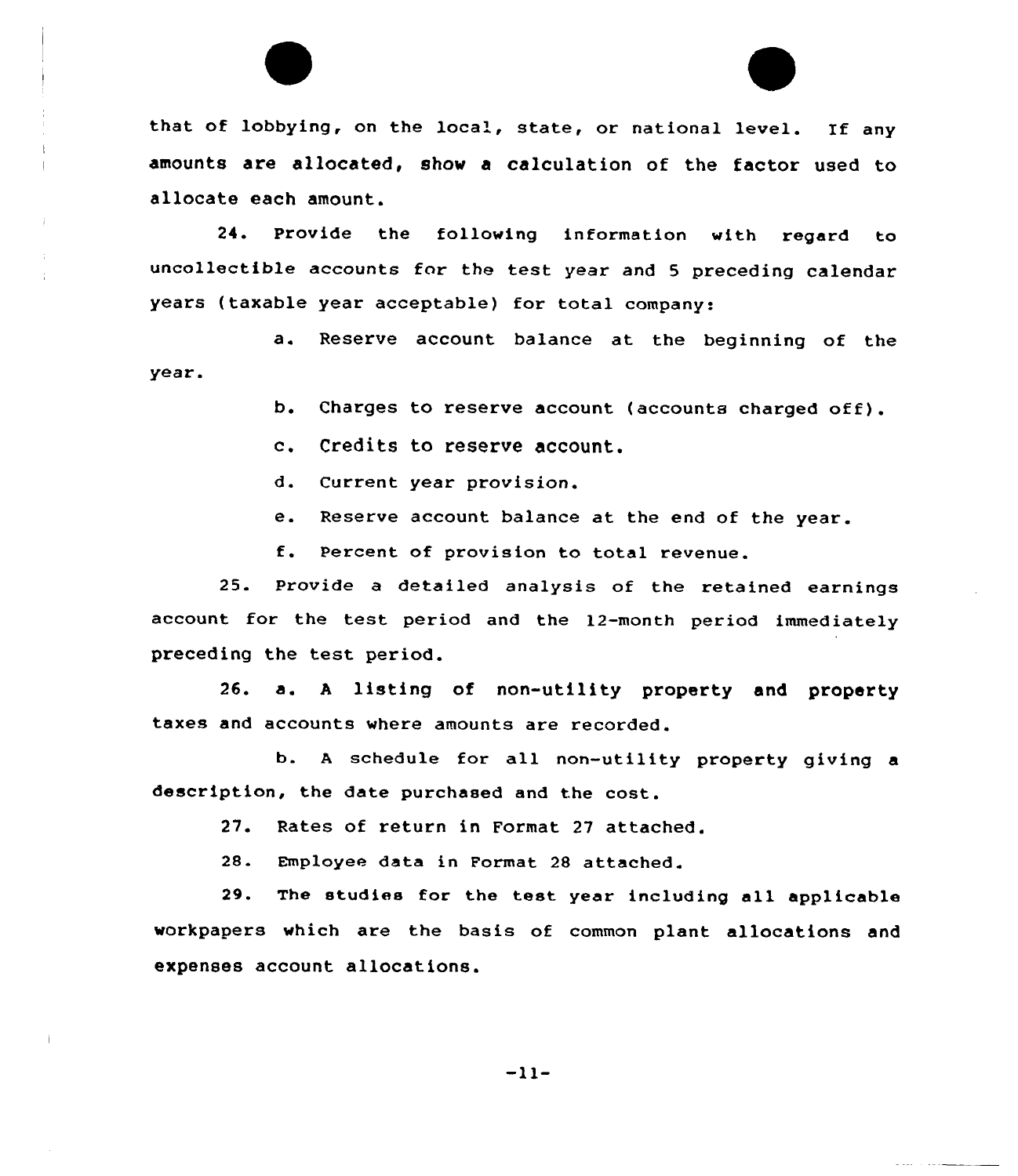30. <sup>A</sup> calculation of the rate or rates used to capitalize interest during construction for the test year and the <sup>3</sup> preceding calendar years. Provide a narrative explanation of each component entering into the calculation of this rate.

31. The information as soon as it is known, which would have a material effect on net operating income, rate base, and cost of capital which occurred after the test year and was not incorporated in the filed testimony and exhibits.

32. <sup>A</sup> detailed monthly income statement for each month after the test period including the month in which the hearing ends, as they become available.

33. <sup>A</sup> listing of present or proposed research efforts dealing with the pricing of electricity and the current status of such efforts.

34. Provide a schedule reflecting the salaries and other compensation of each executive officer for the test year and the preceding 2 calendar years, Include the percentage annual increase and the effective date of each increase, the job title, duty and responsibility of each officer, the number of employees who report to each executive officer and to whom each executive officer reports. Also, for employees elected to executive officer status during the test year, provide the salaries, for the test year, for those persons whom they replaced.

35. Provide an analysis of the company's expanses for research and development activities for the test year and the <sup>5</sup> preceding calendar years. For the test year include the following details:

 $-12-$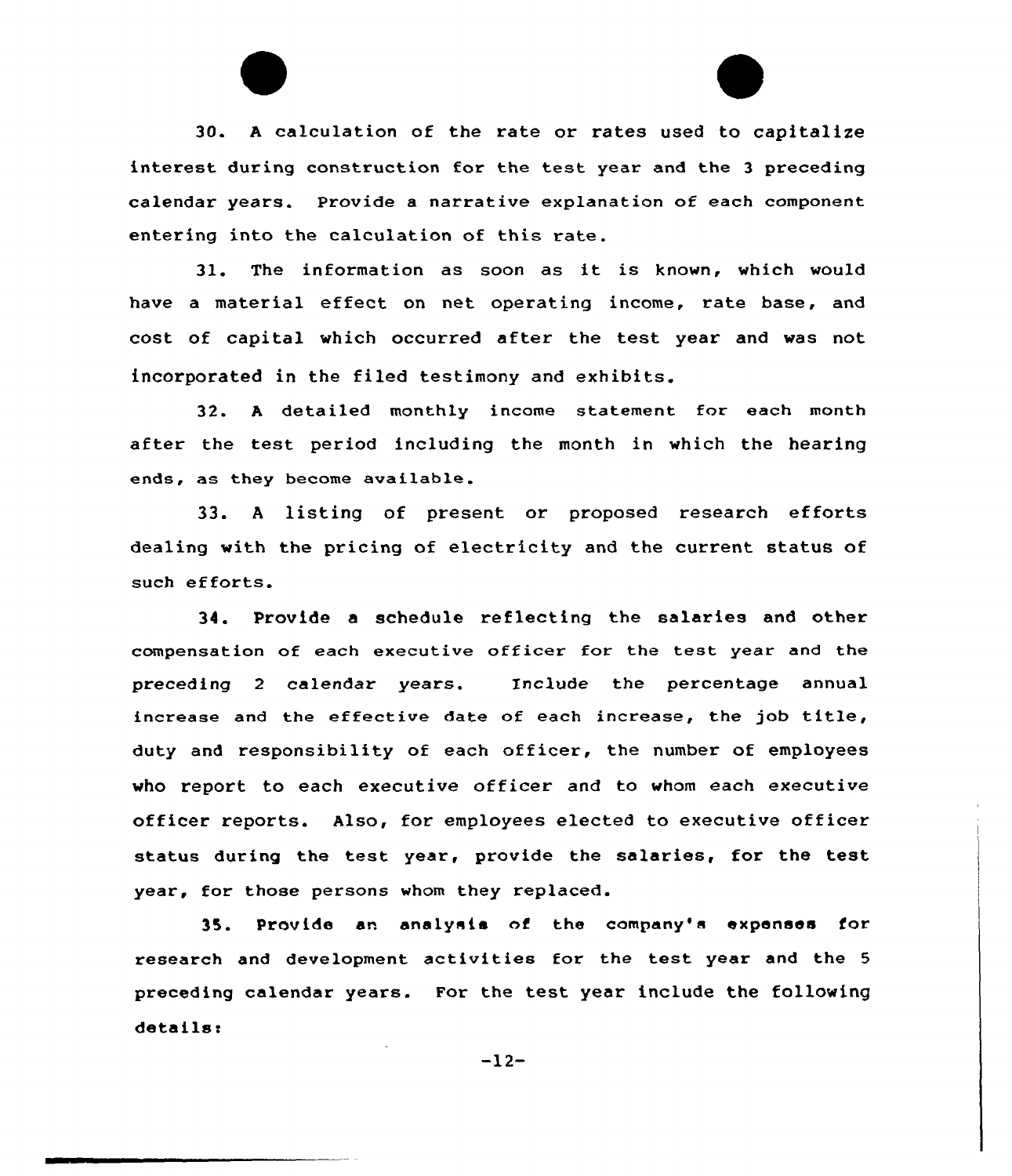



 $\sim$ 

**Service** 

والمحارب المحارب

 $\frac{1}{4}$  .

a. Basis of fees paid to research organizations and the company's portion of the total revenue of each organization. Where the contribution is monthly, provide the current rate and the effective date.

b. Details of the research activities conducted by each organization.

c. Details of services and other benefits provided to the company by each organization during the test year and the calendar year 1983.

d. Total expenditures of each organization during 1983 including the basic nature of costs incurred by the organization.

e. Details of the expected benefits to the company.

36. Provide the names and mailing addresses of each of the applicant's directors.

37. Provide all current labor contracts and the most recent contracts previously in effect.

38. <sup>A</sup> schedule showing the test year and the year preceding the test year with each year shown separately the following information regarding the applicant's investments in subsidiaries and joint ventures:

a. Name of subsidiary or joint venture.

b. Date of initial investment.

c. Amount and type of investment made for each of the <sup>2</sup> years included in this report.

d. Balance sheet and income statement for the test year and the year preceding the test year. Where only internal statements are prepared, furnish copies of these.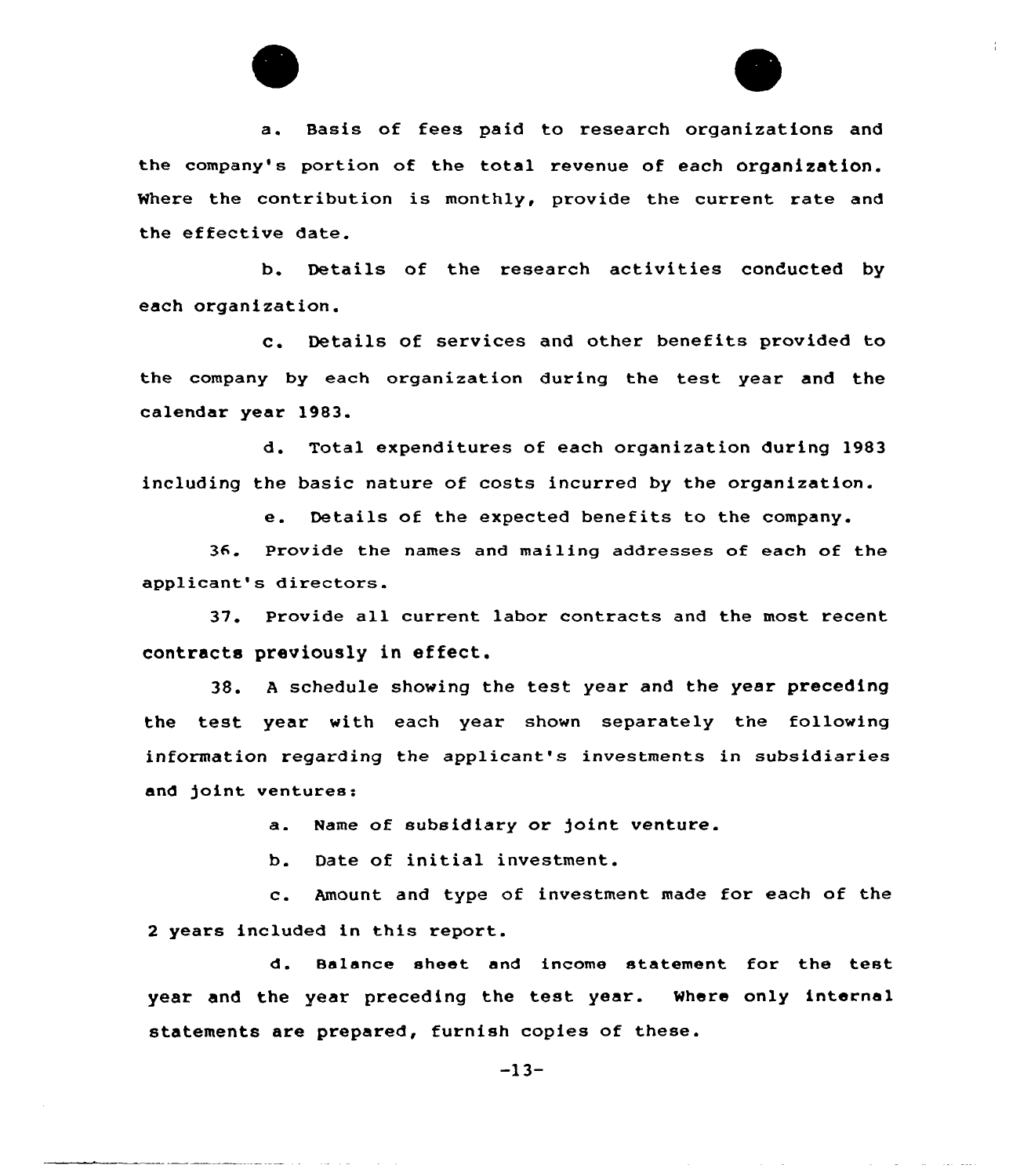e. Show on <sup>a</sup> separate schedule all dividends or income of any type received by applicant from its subsidiaries or joint ventures for each of the 2-year report periods and indicate how this income is reflected in the reports filed with the Commission and the stockholder reports.

f. Name of officers of each of the subsidiaries or joint ventures, officer's annual compensation, and portion of compensation charged to the subsidiary or joint venture. Also, indicate the position each officer holds with the applicant and the compensation received from the applicant.

39. a. <sup>A</sup> schedule showing by month the dollar amount of fuel purchases from affiliated and nonaffiliated suppliers for the test year.

b. <sup>A</sup> calculation of the dollar amount paid for fuel purchases each month from affiliated suppliers for the test year.

c. <sup>A</sup> calculation showing the average (13 month) number of days' supply of coal on hand for the test year and each of the <sup>5</sup> years preceding the test year (include <sup>a</sup> copy of all workpapers). Also include <sup>a</sup> written detailed explanation of factors considered in determining what constitutes an average day's supply of coal.

40. <sup>A</sup> list of generation units completed or under construction during the test year. This list should include the capacity, actual cost at test-year end and/or estimated total cost, type of fuel to be utilized, and the in service or estimated completion date for each unit.

 $-14-$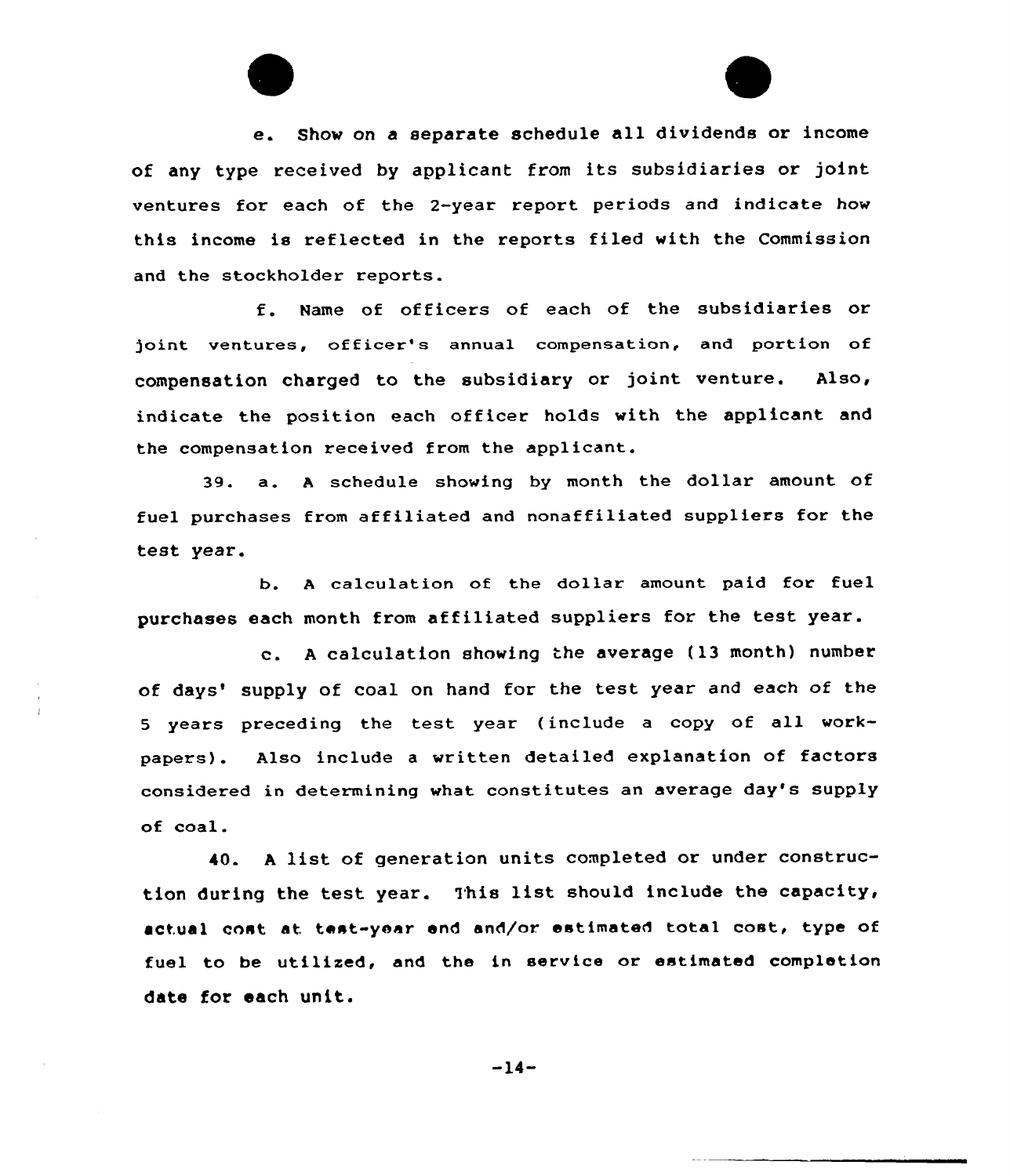41. Actual fuel costs for the test year. The costs should be given in total dollars, cents per KNH generated, and cents per MBTU for each type fuel. Data should also be supplied on the actual amounts of each type of fuel used, the numbers of BTU's obtained from each type of fuel, and the KWH generated by each type of fuel.

42. Alternative yearly load forecasts for the 10 years succeeding the test year, summer and winter peaks, based on:

a. Present forecasts as anticipated by the company.

b. Reasonable assumptions reflecting possible changes in the availability of alternative energy sources (i.e., natural gas, tuel oil, solar power, etc.) actual and projected.

c. If <sup>a</sup> current <sup>10</sup> year forecast is not available, provide the most recent forecast and state the reason a 10 year forecast is not available.

43. Purchased power costs. These costs should be separated into demand and energy costs. The actual and estimated KW demands and KWH purchased should be included. Indicate any estimates used and explain in detail.

44. Provide an annualization of the operation of any generating units declared commercial during the test year using the company's estimate of the annual cost of operation of these units.

45. Provide a detailed analysis of all benefits provided to employees including the itemized cost of each benefit and the

-15-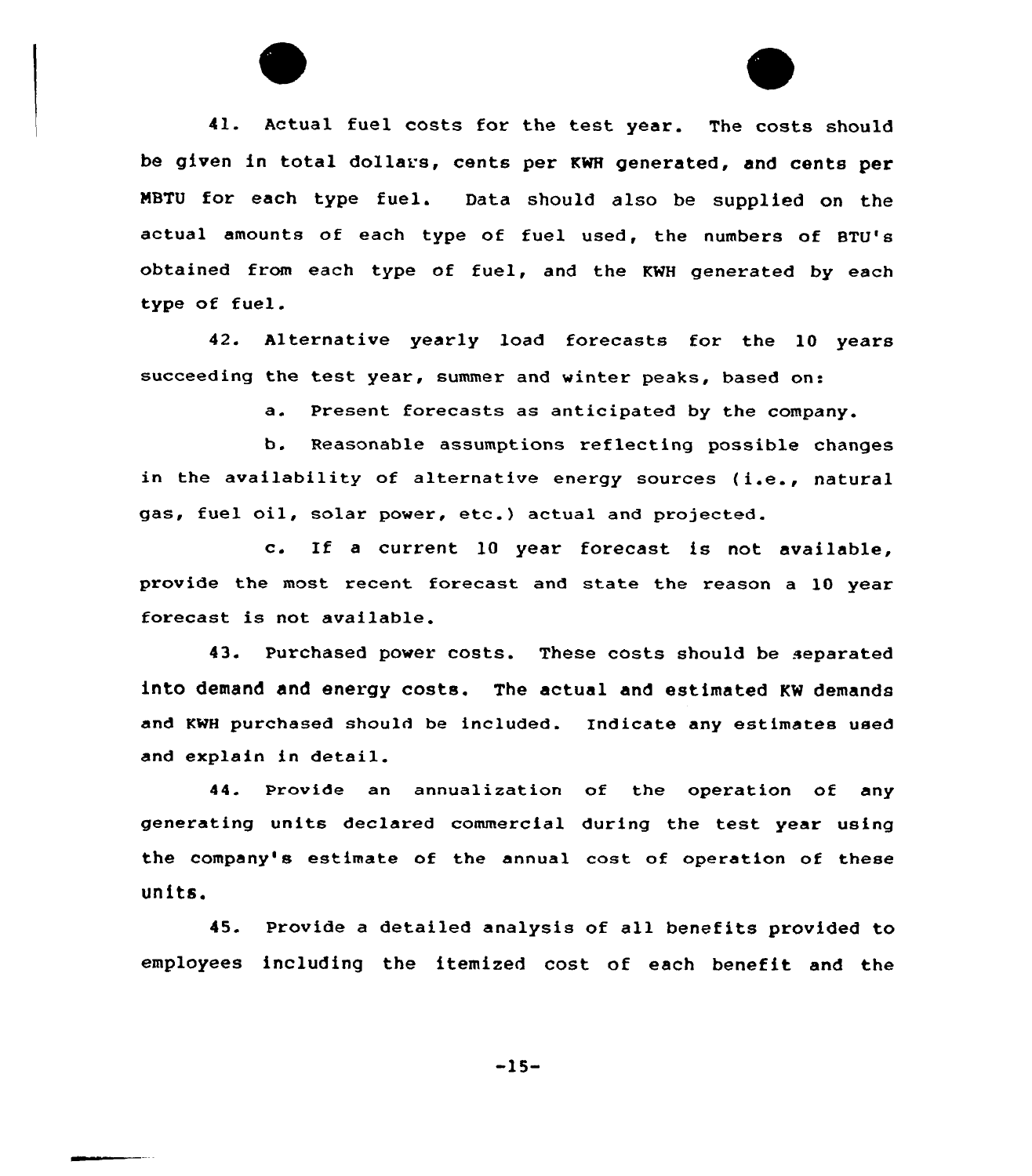



average annual cost of benefits per employee. If readily available, provide this data by employee classification as shown in Format 14c.

Done at Frankfort, Kentucky, this 2nd day of April, 1984.

PUBLIC SERVICE COMMISSION

<u>ub</u> יה<br>דמ Commission

ATTEST:

Secretary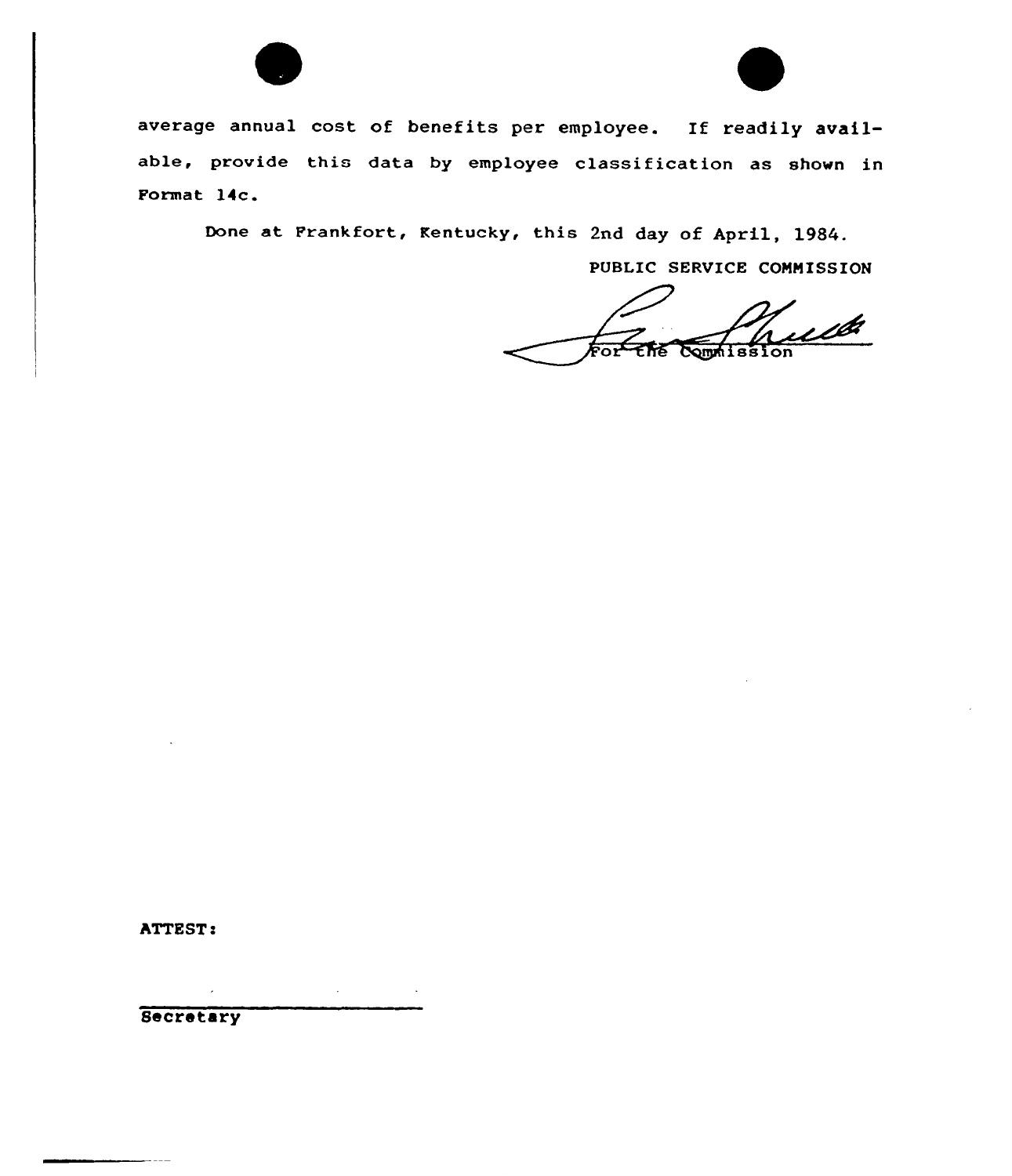Schedule 1 Format la

BIG RIVES ELECTRIC CORPORATION

Case No. 9006

Schedule of Outstanding Long-Term Debt<br>For the Calendar Year Ended December 31,

| Line<br> ह<br>'                                                                                                |
|----------------------------------------------------------------------------------------------------------------|
| Type of<br>Debt Issue<br>Obbt Issue                                                                            |
| bate<br>of<br>Issue                                                                                            |
| <b>Date</b><br>derurit<br>dotait                                                                               |
| Anount<br>Jutstandin                                                                                           |
| Coupon<br>Interest<br>  Rate<br>$\mathsf{I}^{\mathsf{e}}$                                                      |
| Rate<br>Nati<br><b>DSC</b>                                                                                     |
| Rate to<br>daturity<br>1500                                                                                    |
| Bord Rating<br>At Time,<br>$rac{1}{\sin \theta}$                                                               |
| ing Type<br>$\frac{1}{2}$<br>$\frac{1}{2}$<br>$\frac{1}{2}$<br>$\frac{1}{2}$<br>$\frac{1}{2}$<br>$\frac{1}{2}$ |
| $\frac{1}{\sqrt{1+\frac{1}{2}}}\left(\frac{1}{2}\right)$<br>best LeurnA<br>Cost                                |

Total Long-Term Debt and<br>Annualized Cost

Annualized Cost Rate [TOtal]<br>  $\cos 1$ , (j)  $\div$  Total Col.(d)]

Noninal<br>Rate

 $\sim$ Nominal Rate Plus Discount or Premium Amortization<br>Nominal Rate Plus Discount or Premium Amortization and Issuance Cost

س ج Standard and Poor's, Moody, etc.

 $\frac{1}{2}$ 

 $\frac{1}{2}$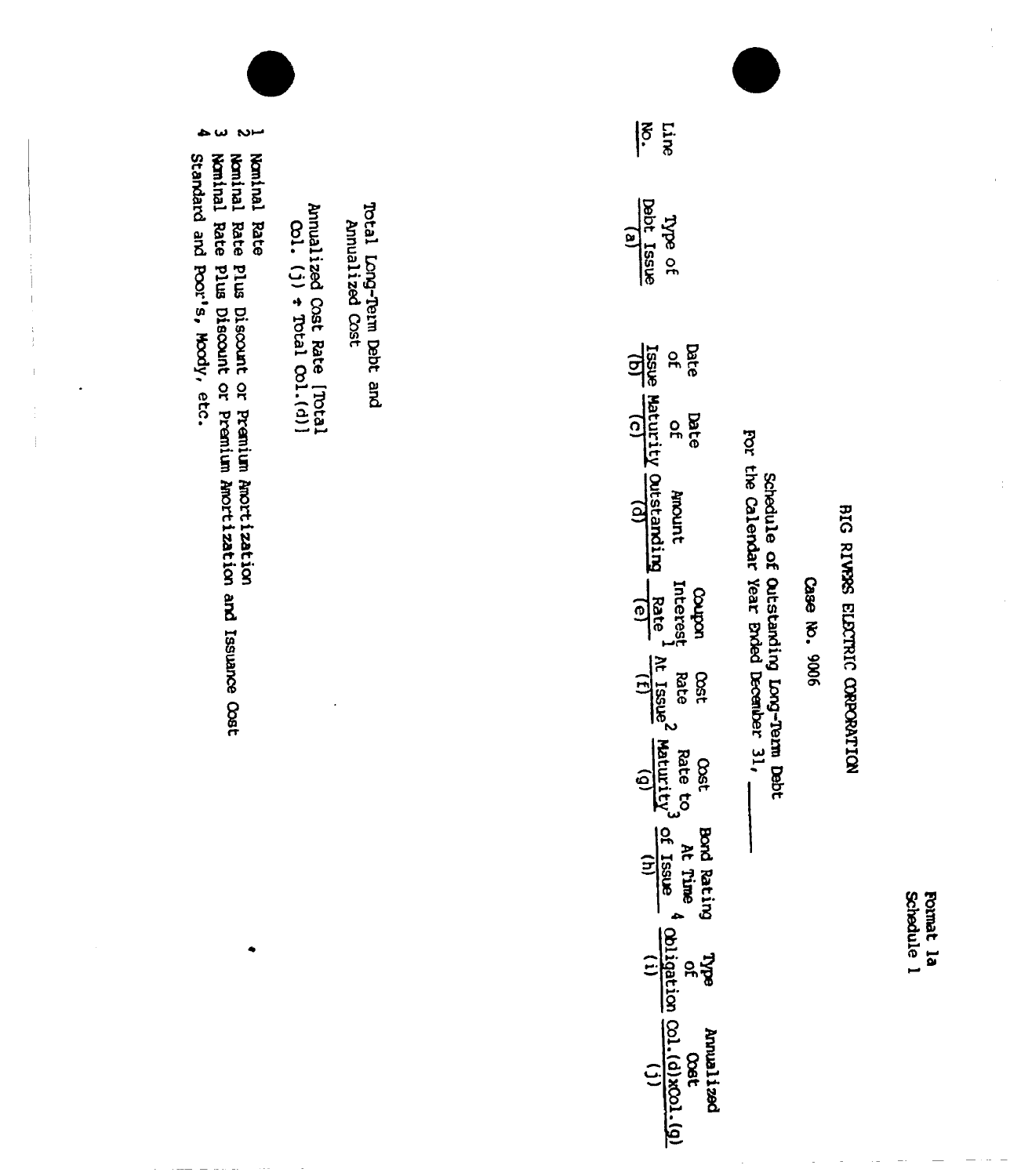Schedule 2 Pormat la

BIG RIVERS ELECTRIC CORPORATION

Case No. 9006

schedule of Outstanding Long-Term Debt For the Test Year Ended

Actual

|ິຮ<br>! Line Debt Issue Type of  $\overline{e}$ Date dissi  $\frac{1}{2}$ Maturity Ortstanding pate  $\mathbf{a}$ Ancont Interes uodroo Rate  $\widehat{e}$ **Rate** Rate to<sub>3</sub><br>At Issue<sup>2</sup> Maturity<sup>3</sup><br>(f)<br>(g) Oset **Cost** of Issue **Bord Bating** At Time 4 opligation col. (d) xcol. (g)<br>  $\frac{f}{(h)}$ <br>  $\frac{f}{(h)}$ **Bee Anualized** Teet Year Interest<sub>5</sub> **COSt**  $\widehat{\mathbf{z}}$ 

Total Long-Term Debt and<br>Annualized Cost

Annualized Cost Rate [TOtal  $\cot$ . (j)  $\div$  Total  $\cot$ . (d)]

Actual Long-Term Debt Cost Rate [Total Col.  $k \in \text{Total}$ <br>Reported in Col. (c) Line 15<br>of Format 1, Schedule 2]

ູ<br>ທ Nominal Rate Plus Discount or Premium Amortization<br>Nominal Rate Plus Discount or Premium Amortization and Issuance Oost Sum of Accrued Interest Amortization of Discount or Premium and Issuance Cost Standard and Poor's, Moody, etc. Noninal Rate

 $\frac{1}{1}$ 

 $\frac{1}{2}$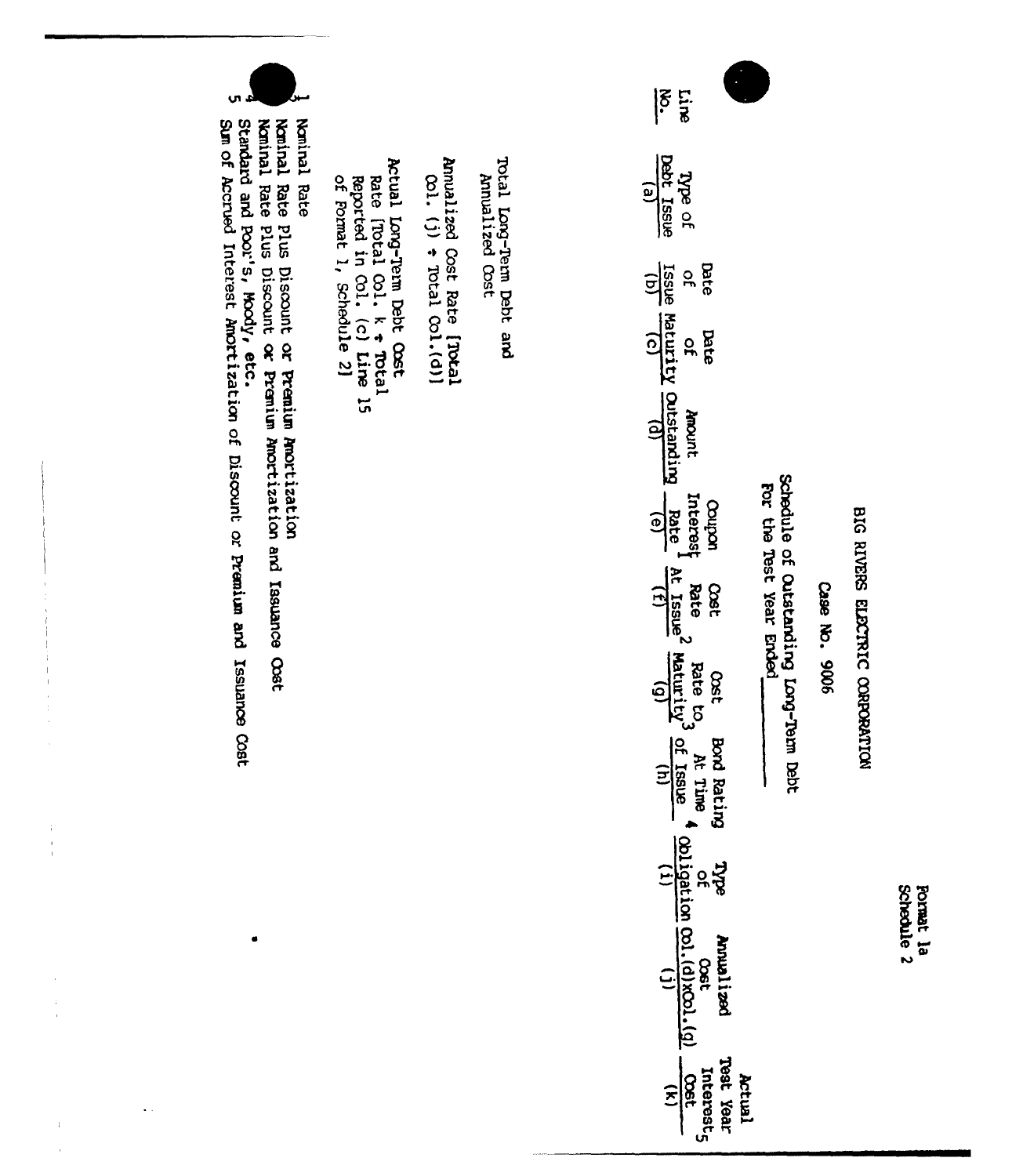Format 1b

# BIG RIVERS ELECTRIC CORPORATION

 $\begin{array}{c} \frac{1}{2} \\ \frac{1}{2} \\ 1 \end{array}$ 

Case No. 9006

For the Test Year Brded. Schedule of Short-Term Debt

 $|\xi$ **Line** 

Total Short-Term Debt

Annualized Cost Rate [Total Col. (g) + Total Col.(d)]

Actual Interest Paid or Accured on Short Term<br>Debt during the Test Year [Report in Col. (g) of this schedule]

Average Short-Term Debt - Format 1, Schedule 2<br>Line 15 Co1. (d) [Report in Co1. (g) of this schedule]

Test Year Interest Cost Rate [Actual Interest +<br>Average Short-Term Debt] [Report in Col. (f) of this schedule]

Instructions:

سر<br>د In all instances where the Effective Interest Cost Rate is different from the Numinal Interest Rate provide a<br>calculation of the effective Interest Cost Rate in sufficient detail to show the items of costs that cause the

difference.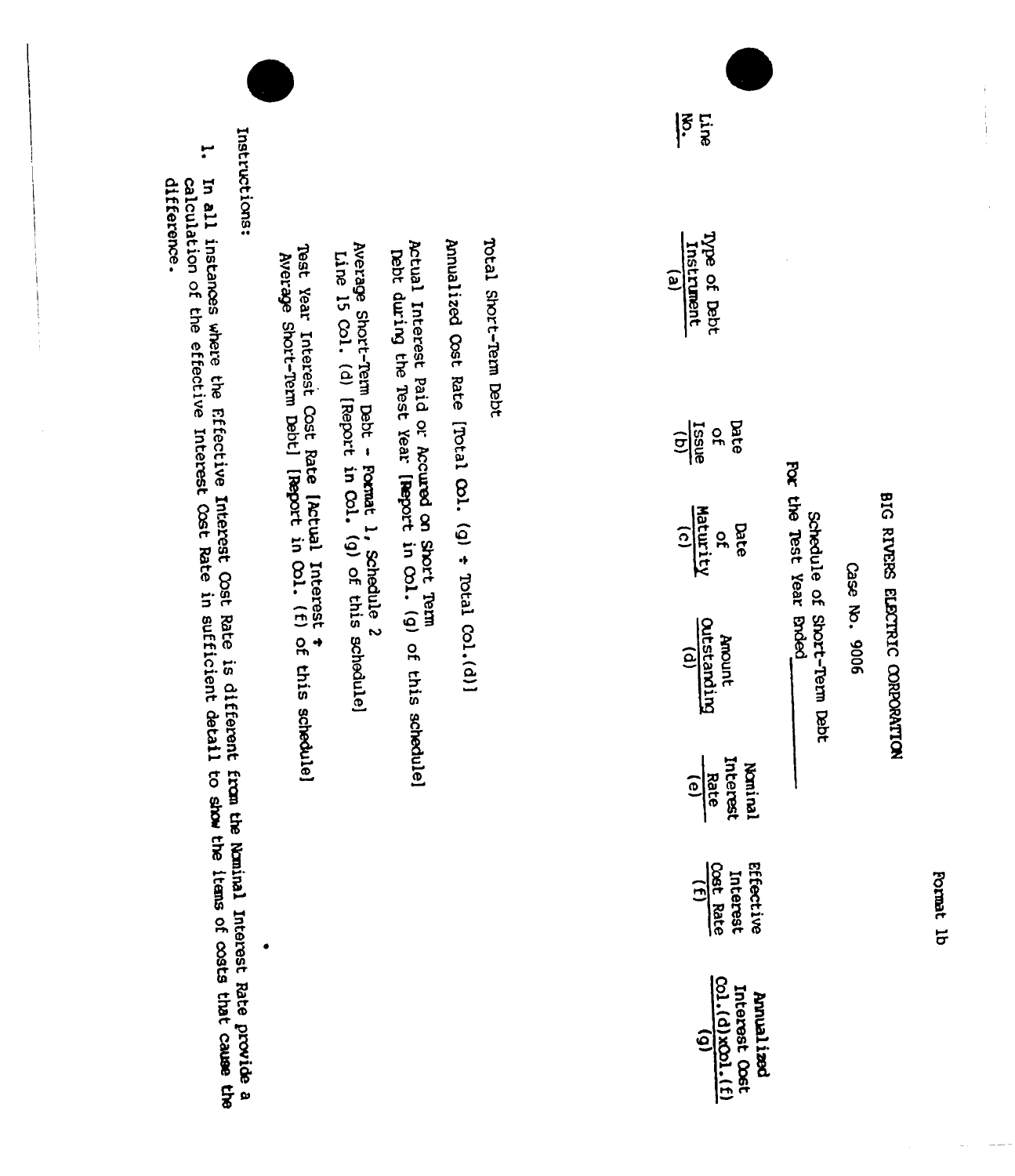



 $\bullet$ 

Format 7n Sheet 1 of <sup>2</sup>

# BIG RIVERS ELECTRIC CORPORATION

# Case No. 9006

# SUMMARY OF CUSTOMER DEPOSITS

Test Year

| Line                                                         | Month        | Receipts | Refunds          | Balance        |
|--------------------------------------------------------------|--------------|----------|------------------|----------------|
| NO.<br><b><i><u>American distances della version</u></i></b> | $\sqrt{(a)}$ |          | $\overline{(c)}$ | $\overline{d}$ |

- Balance beginning of test year  $1.$
- 1st Month  $2.$
- 2nd Month  $3.$
- 3rd Nonth  $\ddot{\bullet}$ .
- $5.$ 4th Month
- 5th Nonth  $6.$
- 6th Month  $7.$
- 7th Month  $8.$
- $9.$ 8th Month
- 9th Nonth 10.
- $11.$ 10th Month
- 11th Month  $12.$
- 12th Month  $13.$
- Total (Ll through L13) 14.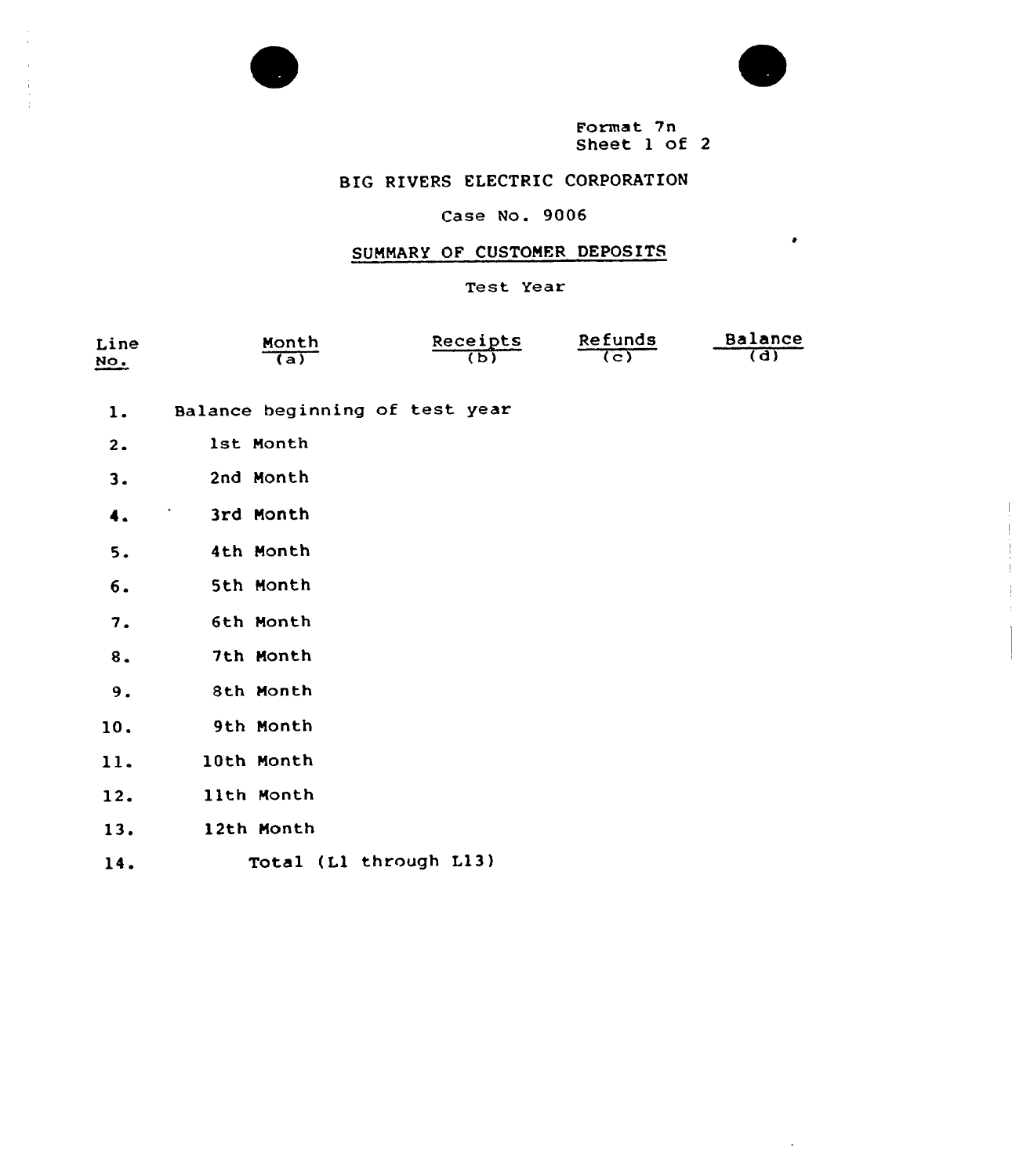

# BIG RIVERS ELECTRIC CORPORATION

## Case No. 9006

# SUMMARY OF CUSTOMER DEPOSITS

Test Year

| Line<br><u>No.</u> | Month<br>a)                    |  | Receipts | Refunds<br>$\overline{c}$ | Balance |
|--------------------|--------------------------------|--|----------|---------------------------|---------|
| 15.                | Average Balance ( $L14 + 13$ ) |  |          |                           |         |

Amount of deposits received during test period 16.

Amount of deposits refunded during test period  $17.$ 

18. Number of deposits on hand end of test year

Average amount of deposit (L15, Column (d)  $\div$  L18)  $19.$ 

 $20.$ Interest paid during test period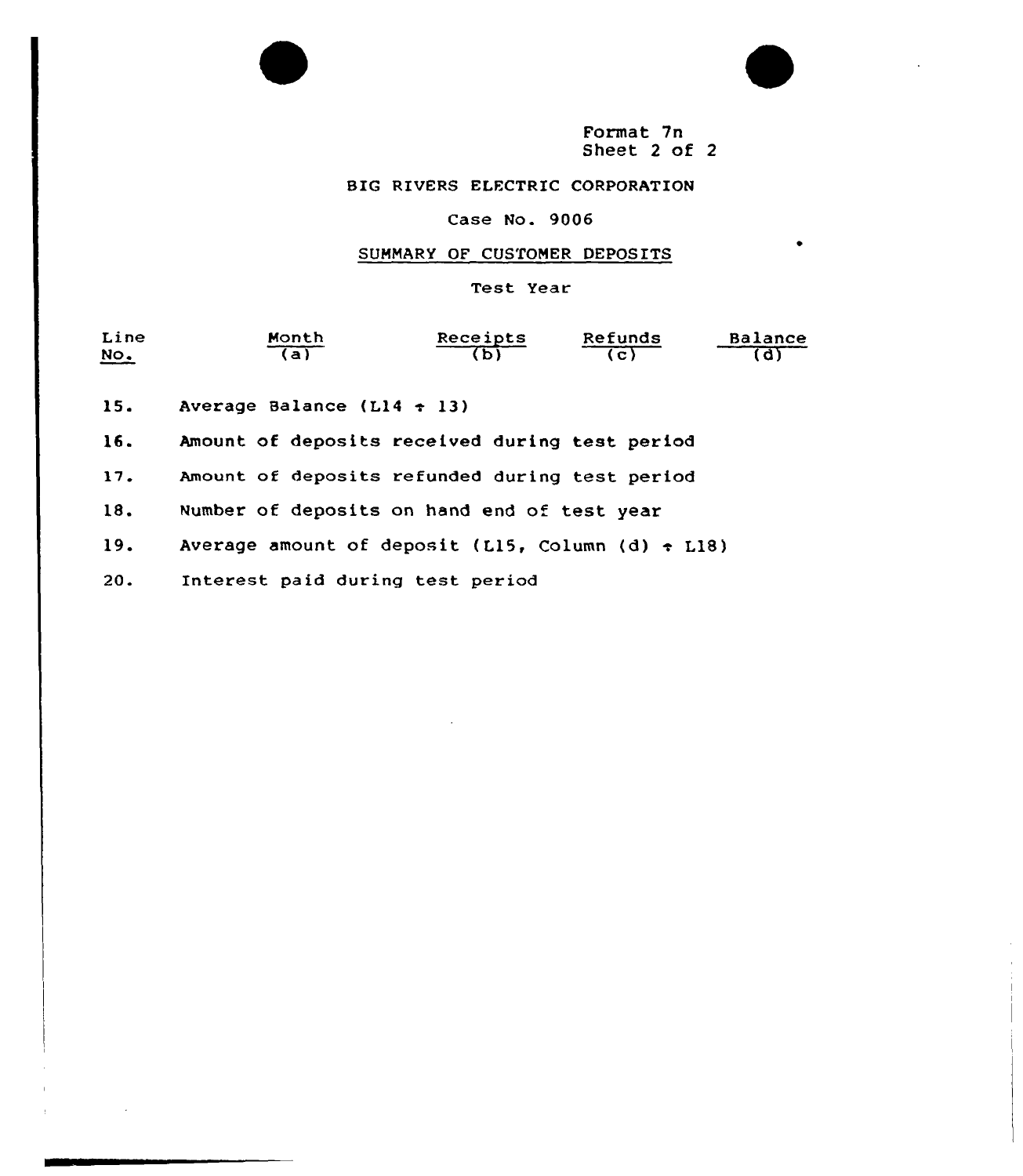Page 1 of 3 Format 14c

# BIG RIVERS ELECTRIC CORPORATION

Case No. 9006

# ANALYSIS OF SALARIES AND WORS

For the Calendar Years 19 And the Test Year et devoint

 $(5,000)$ 

| <u>ଚ</u> ୍ଚ<br>$\frac{11}{100}$<br>ב<br>בדר<br>ସ୍ତି |
|-----------------------------------------------------|
| 1981<br>D<br><b>Anount</b><br><b>Bhded</b><br>žea   |
| 크<br>$\frac{(1)}{200000}$<br>의<br><b>Anoun</b>      |

1. Wages charged to expense:

Line

 $|\tilde{g}|$ 

 $\frac{1}{2}$ 

- $\ddot{\bm{\cdot}}$ Power production expense
- ڛ Transmission expenses
- $\ddot{ }$ Distribution expenses
- ပ္ပ္က Custaner accounts expense
- $\tilde{\mathbf{C}}$ sales expenses
- Administrative and general
- expenses:
- $\epsilon$ Administrative and general salaries

 $\bullet$ 

- $\widehat{g}$ Office supplies and
- $\widehat{c}$ Administrative expense expense transferred-cr.
- $\widehat{e}$ Outside services employed
- $\widehat{e}$ property insurance
- 
- $\overline{1}$ mjuries and danajes

Ť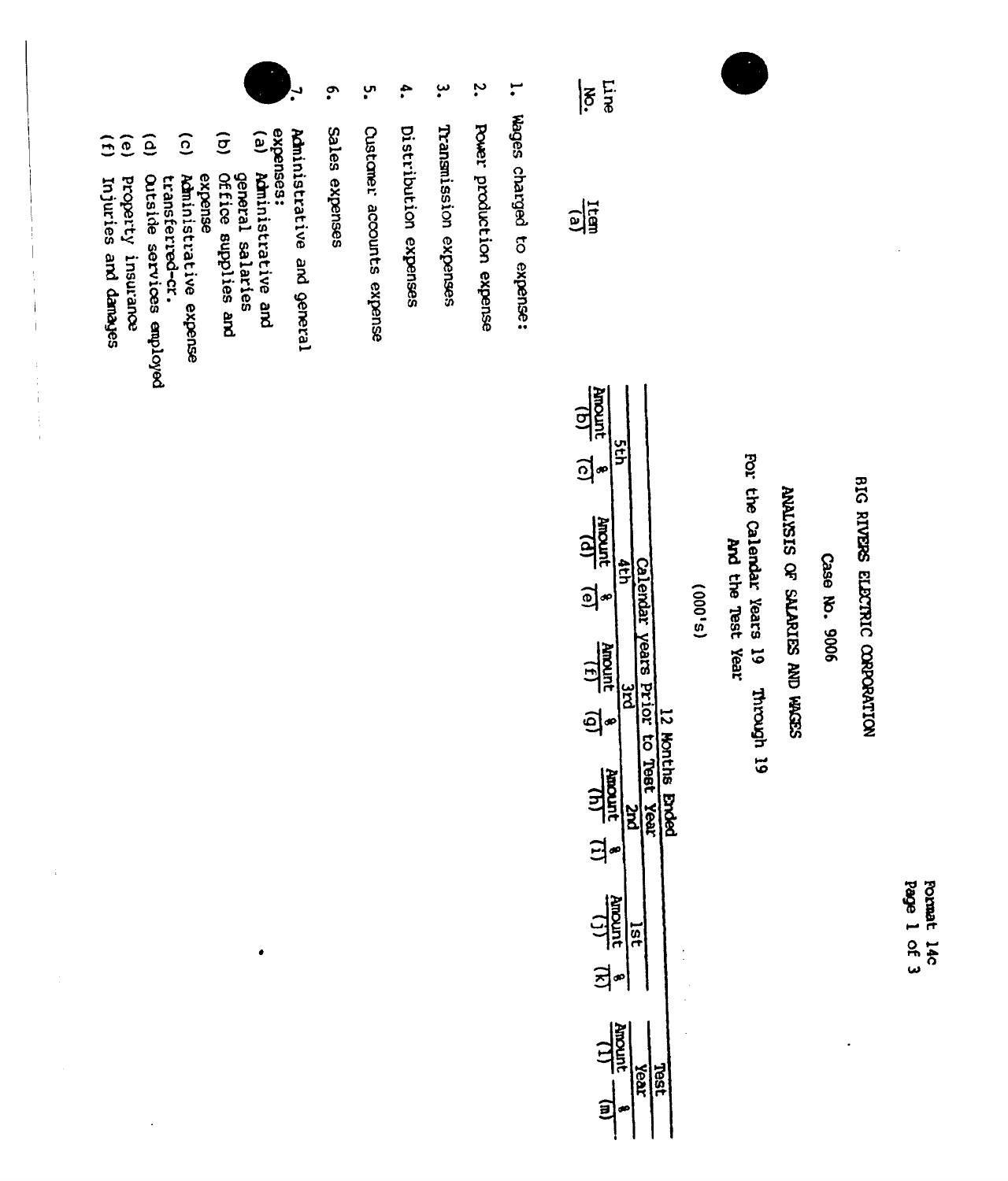

# BIG RIVERS ELECTRIC CORPORATION

Page 2 of 3 Format 14c

Case No. 9006

# SEDIM ON SULTRIES OF STRIPS

For the Calendar Years 19 And the Test Year of depoint

 $(5,000)$ 

| $\frac{1}{2}$<br><u>ଚ</u> |      |      |          |
|---------------------------|------|------|----------|
| <b>AROSITE</b><br>$\Xi$   |      |      |          |
| $\frac{1}{2}$<br>ସି       |      |      |          |
| <b>HINGIN</b><br>日        |      | Year | ry<br>So |
| <b>Albourd</b><br>회       |      |      |          |
| <b>HIROWN</b>             | Tear |      |          |

 $\ddot{\phantom{0}}$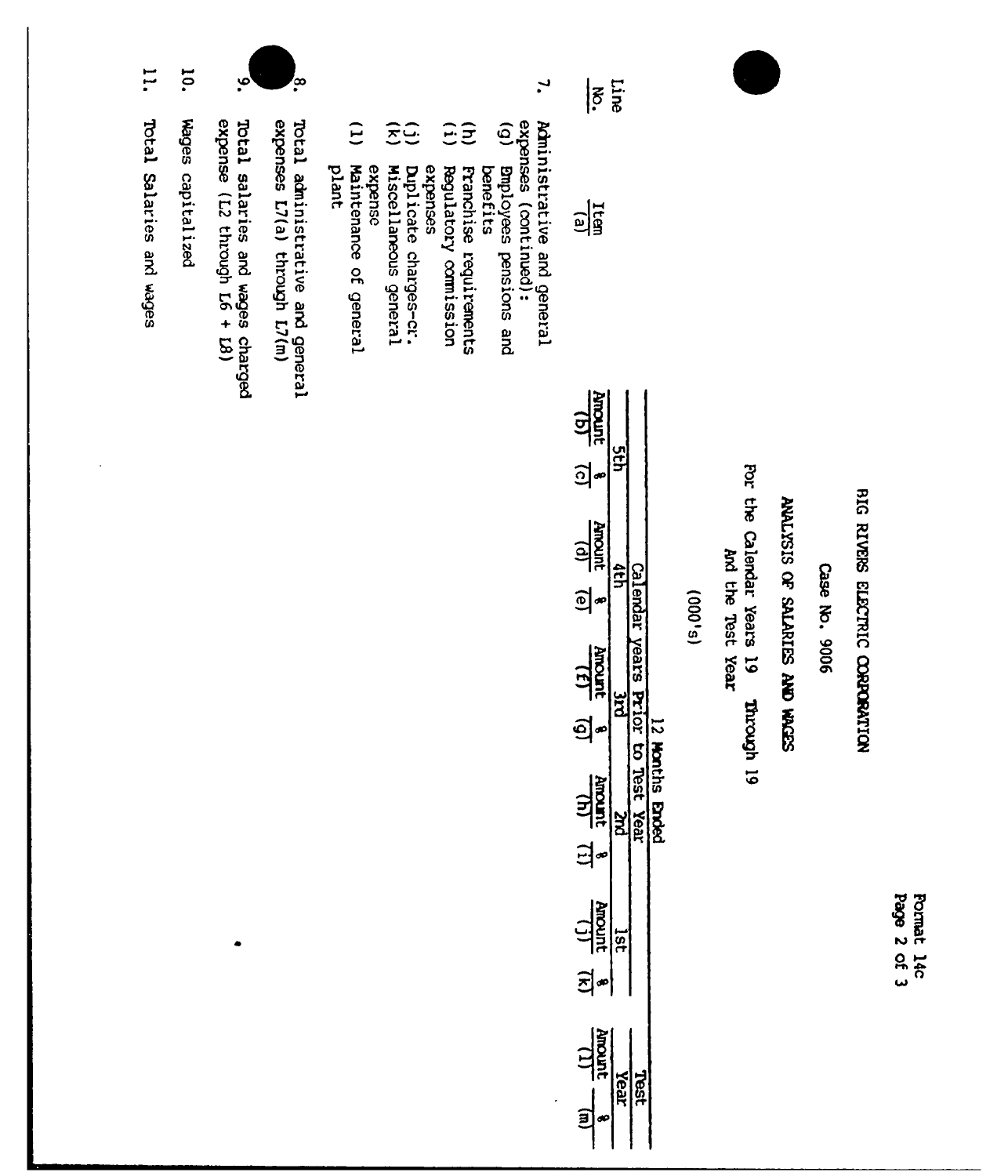| efed | roma-            |
|------|------------------|
| 2.   |                  |
|      | $\bar{\epsilon}$ |

# BIG RIVERS ELECTRIC CORPORATION

Case No. 9006

# SCOTT OF SALARIES AND HACES

por the Calendar Years 19<br>Por the Calendar Year Through 19

 $(s,000)$ 

| $\frac{1}{2}$                                              |
|------------------------------------------------------------|
| <u>อไรี</u>                                                |
| <b>REDOUT</b>                                              |
| <u>์ส</u> ุ<br>$\frac{10}{2}$<br>$\mathbb{S}^*$            |
| <b>Nour</b><br>$\tilde{\mathbf{r}}$<br>Ī<br>6              |
| <b>Test Year</b><br>hs <b>Brded</b><br><b>HIROWE</b><br>다. |
| $\frac{1}{2}$<br>ផ្<br>$\vec{z}$                           |
| <b>Hyponic</b><br>reax<br>§∂<br>$\mathbf{g}$               |

- $12.$ Ratio of salaries and wages charged<br>expense to total wages (L9 <del>:</del> L11)
- $\overline{13}$ . Ratio of salaries and wages<br>capitalized to total wages (L10 + L11)

NOTE: Show percent increase of each year over the prior year in Columns (c), (e), (g), (i), (k), and (m).

Ĵ.  $\rm \cdot$ 

 $\begin{array}{c} \n\downarrow \\ \n\downarrow \n\end{array}$ 

 $\bullet$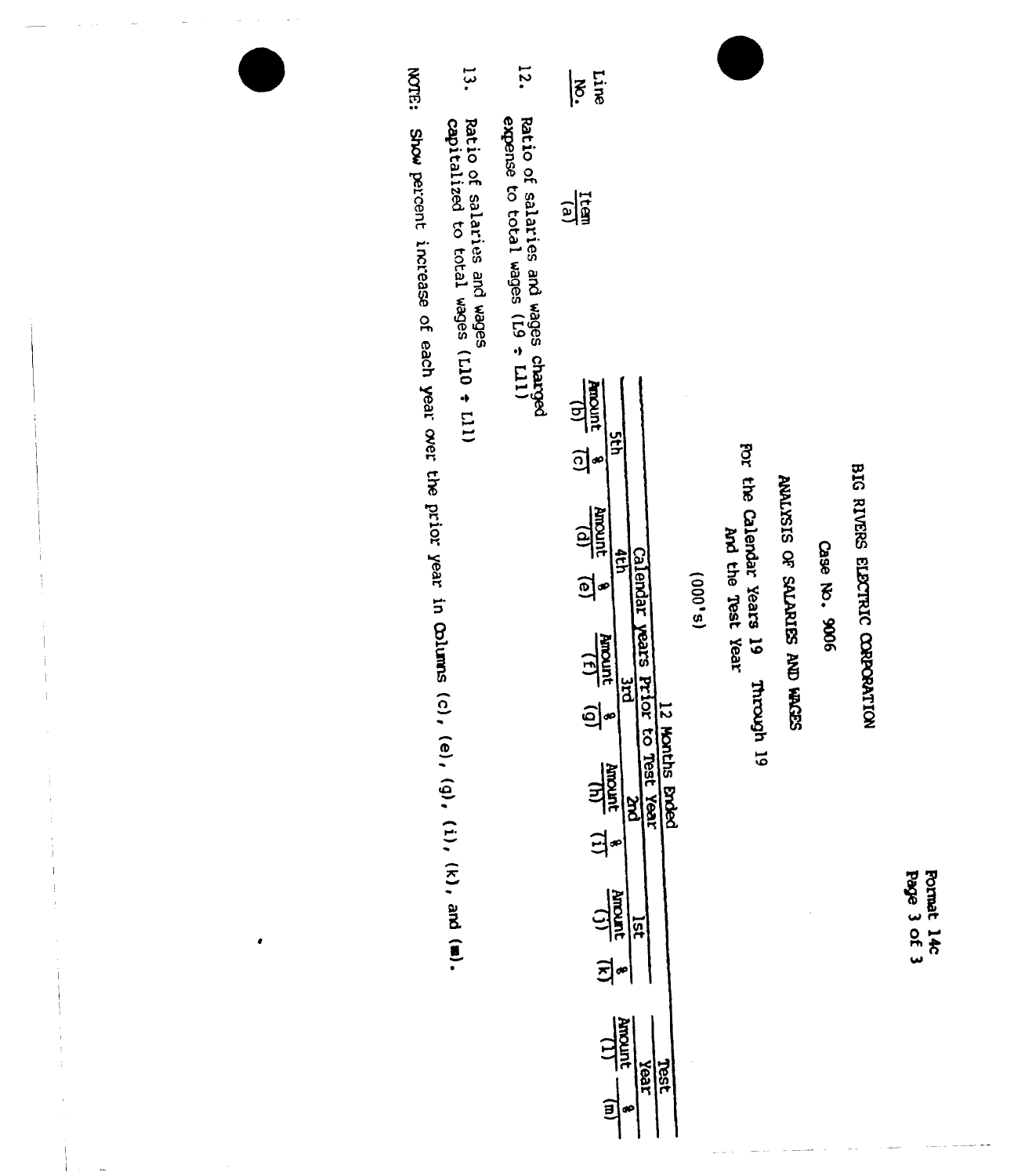**Format 15a(7)** Schedule 1

# RECONCTLINTICN OF BOOK NET INCOME AND FEDERAL TAXABLE INCONE BIG RIVERS ELECTRIC CORPORATION 12 Months Ended Case No. 9006

| Kentucky | <b>Derat In</b> |
|----------|-----------------|
|          |                 |

| क्र<br>क         | $\frac{1}{3}$                                  |
|------------------|------------------------------------------------|
| incane per books | $\frac{1}{2}$                                  |
|                  |                                                |
|                  | Total<br><u>Vneqno</u><br>(b)                  |
|                  | Company<br>Mor-operatin<br>(c)<br><b>Tetal</b> |
|                  | Retai<br>(entuci                               |
|                  |                                                |

- 
- $\cdot$   $\sim$ Add income taxes:
- ŗ Federal income tax-Current
- ÷. ā Federal income tax deferred-**Depreciation**
- ო<br>• ္ Federal income tax deferred-
- Investment tax credit adjustment Other
- م ب **ុ** Federal income taxes charged
- to other incame and deductions
- $\frac{1}{2}$ **بن** ن State income taxes
- State income taxes charged to other income and deductions
- $\frac{10}{11}$ Teran
- Flow through items:
- 
- $\overline{5}$ Add (itemize)
- $\mathbf{13}$ Deduct (itemize)
- $\overline{14}$ Book taxable income
- ដូ Differences between book taxable income
- and taxable income per tax return:
- Add (itemize)
- Deduct (itemize)
- Taxable income per return

 $\overline{\mathbf{z}}$ 

- provide a calculation of the amount shown on Lines 3 through 7 above.
- **ROCH:**  $\frac{1}{25}$ Provide work papers supporting each calculation including the depreciation schedules for
- straight-line tax and accelerated tax depreciation.
- $\tilde{c}$ Provide a schedule setting forth the basis of allocation of each item of revenue or cost allocated

 $\mathbf{I}$ 

above.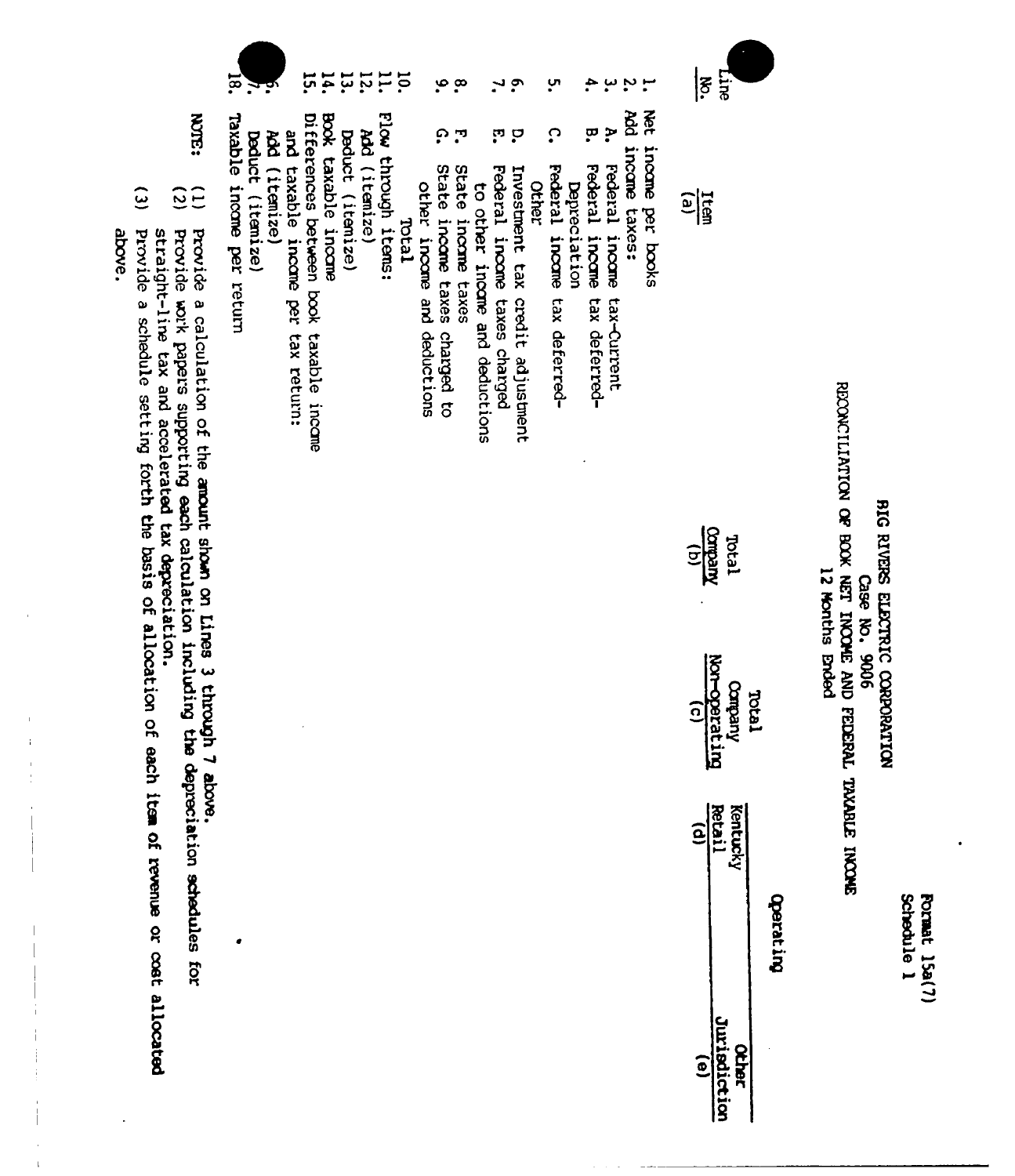| k |
|---|
|   |
|   |
|   |

# SHOWITIZION OF BOOK NET INCOME AND STATE TAXABLE INCOME **BIG RIVERS ELECTRIC CORPORATION** Commonwealth of Kentucky 12 Months Ended Case No. 9006

| $\frac{1}{5}$ $\frac{1}{5}$<br>$\frac{1}{2}$<br>$\frac{1}{\text{tanh}}$<br>$\frac{1}{\text{tanh}}$<br>Comperating<br>Annoperating |
|-----------------------------------------------------------------------------------------------------------------------------------|
| urisdiction<br>ø                                                                                                                  |

- $\frac{1}{2}$ 
	- net finding pet izzota<br>Add income taxes:
- $\tilde{\mathbf{r}}$ Federal income tax-Current
- 4. ā Federal income tax deferred-**Depreciation**

 $\bar{z}$ ن برابر ا

- ო<br>• ္ Federal income tax deferred-Other
- **PP** Investment tax credit adjustment

 $\sim$   $\sim$ 

- Federal income taxes charged
- to other income and deductions
- $\mathbf{r}$ State income taxes
- ဖ္ေစ ဂ္ State income taxes charged to other income and deductions
- $\frac{10}{11}$ Flow through items: Total
- 
- Add (itemize)
- 
- 11<br>21<br>24<br>21 Deduct (itemize)
- Book taxable incone
- Differences between book taxable income
- and taxable income per tax return:
- Add (itemize)
- $12.18$  $\mathbf{E}$ Deduct (itemize)
- 
- Taxable income per return
- **ROTE:**
- $\overline{c}$ Provide a calculation of the amounts shown on Lines 8 through 9 above.<br>Provide work papers supporting each calculation including the depreciation schedules for straight-line tax and accelerated tax depreciation.
- $\tilde{z}$ Provide a schedule setting forth the basis of allocation of each item of revenue or cost allocated above.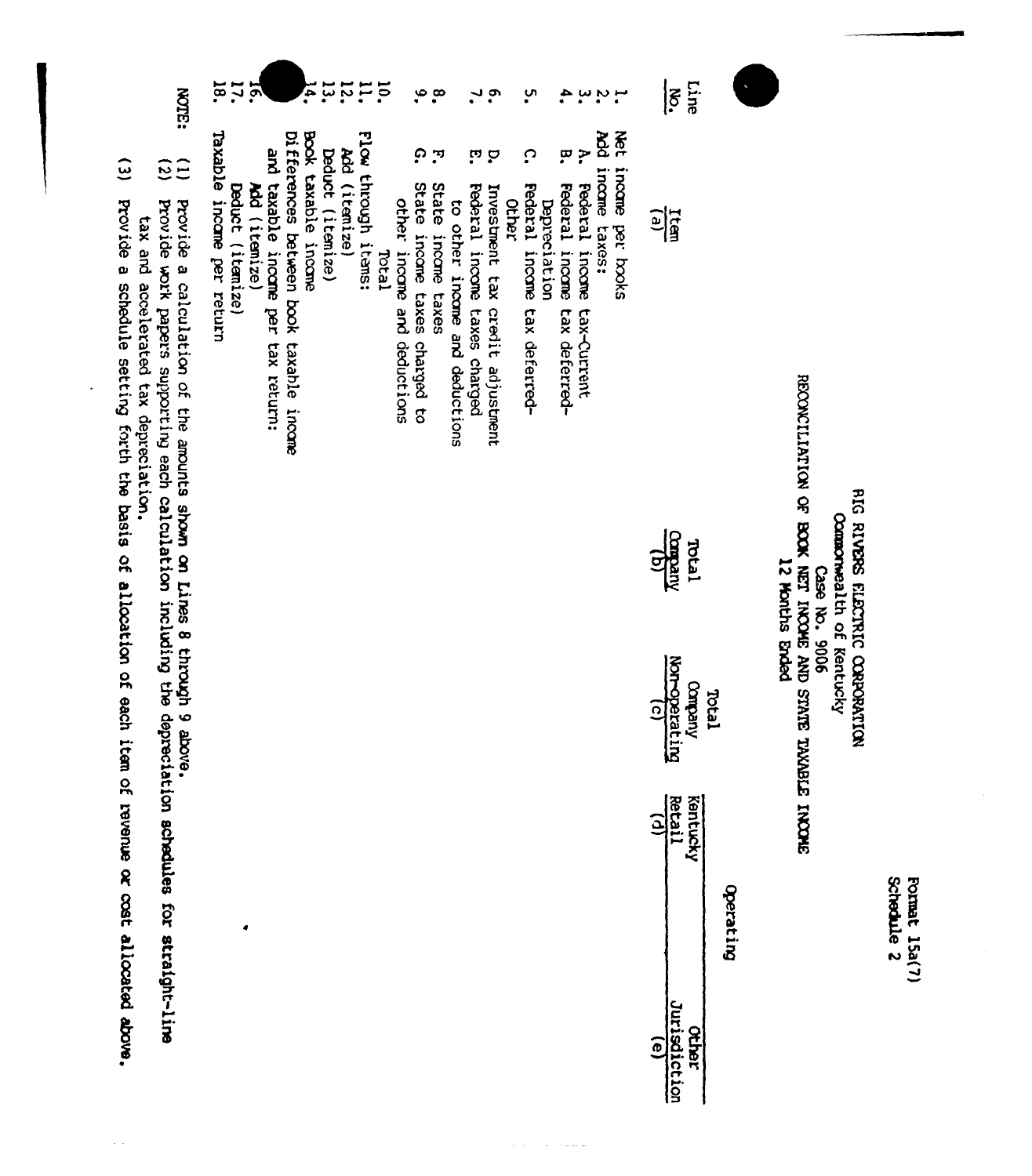

Format 16 Sheet 1 of 2

RIG RIVERS ELECTRIC CORPORATION

### Case No. 9006

### NET INCOME PER 1,000 KWH SOLD

For the Calendar Years 19 through 19

And for the 12 Months Ended

{TOTAL COMPANY)

(000's)

12 Months Ended

|                              |                      | Calendar Years            |      |  |  |  |  |
|------------------------------|----------------------|---------------------------|------|--|--|--|--|
|                              |                      | Prior to Test Year        | Test |  |  |  |  |
| Line                         | Item                 | 5th 4th 3rd 2nd 1st       | Year |  |  |  |  |
| $\overline{\phantom{1}}$ No. | $\overline{a\Gamma}$ | (b) (c) (d) (e) $(f)$ (g) |      |  |  |  |  |

- 1. Operating Income<br>2. Operating Rev
- Operating Revenues
- 3. Operating Income Deductions<br>4. Operation and maintenance
- 4. Operation and maintenance expenses:<br>5. Fuel
- 
- 6. Other power production expenses<br>7. Transmission expenses
- 
- 
- 8. Distribution expenses<br>9. Customer accounts expenses Customer accounts expense
- 
- 10. Sales expense<br>11. Administrative and general expense<br>12. Total (L5 through L11)
- 12. Total (L5 through L11)<br>13. Depreciation expenses
- 
- 13. Depreciation expenses<br>14. Amortization of utili Amortization of utility plant acquisition adjustment
- 15. Taxes other than income taxes<br>16. Income taxes Federal
- 
- 16. Income taxes Federal<br>17. Income taxes other
- 18. Provision for deferred income taxes<br>19. Provestment tax credit adjustment -
- 19. Investment tax credit adjustment net<br>20. Total utility operating expenses
- Total utility operating expenses
- 21. Net utility operating income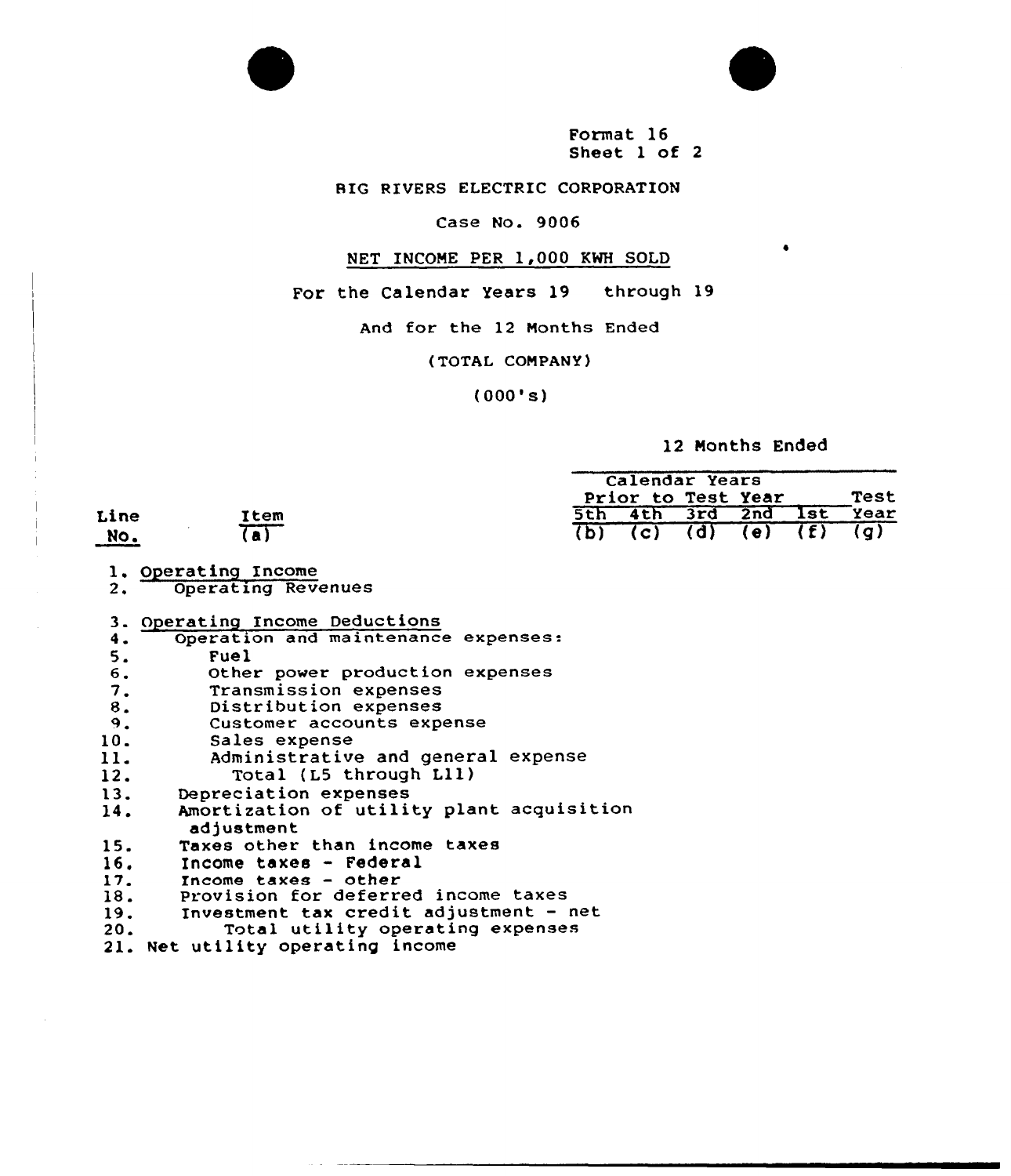

Format 16 Sheet <sup>2</sup> of <sup>2</sup>

 $\bullet$ 

# BIG RIVERS ELECTRIC CORPORATION

# Case No. 9006

# NET INCOME PER 1,000 KWH SOLD

For the Calendar Years 19 through 19

And for the 12 Months Ended

{TOTAL COMPANY)

(000's)

12 Months Ended

|      |                 | Calendar Years            |      |
|------|-----------------|---------------------------|------|
|      |                 | Prior to Test Year        | Test |
| Line | Item            | 5th 4th 3rd 2nd 1st Year  |      |
| No.  | $\overline{a)}$ | $(b)$ (c) (d) (e) (f) (g) |      |

|                 | 22. Other Income and Deductions                  |
|-----------------|--------------------------------------------------|
| 23.             | Other income:                                    |
| 24.             | Allowance for funds used during construction     |
| 25.             | Miscellaneous nonoperating income                |
| 26.             | Total other income                               |
| 27.             | Other income deductions:                         |
| 28.             | Miscellaneous income deductions                  |
| 29.             | Taxes applicable to other income and deductions: |
| 30 <sub>z</sub> | Income taxes and investment tax credits          |
| 31.             | Taxes other than income taxes                    |
| 32.             | Total taxes on other income and deductions       |
|                 | 33. Net other income and deductions              |
|                 | 34. Interest Charges                             |
|                 | 35. Interest on long-term debt                   |
| 36.             | Amortization of debt expense                     |
|                 | 37. Other interest expense                       |
| 38.             | Total interest charges                           |
|                 |                                                  |

39. Net income

40. 1,000 KWH sold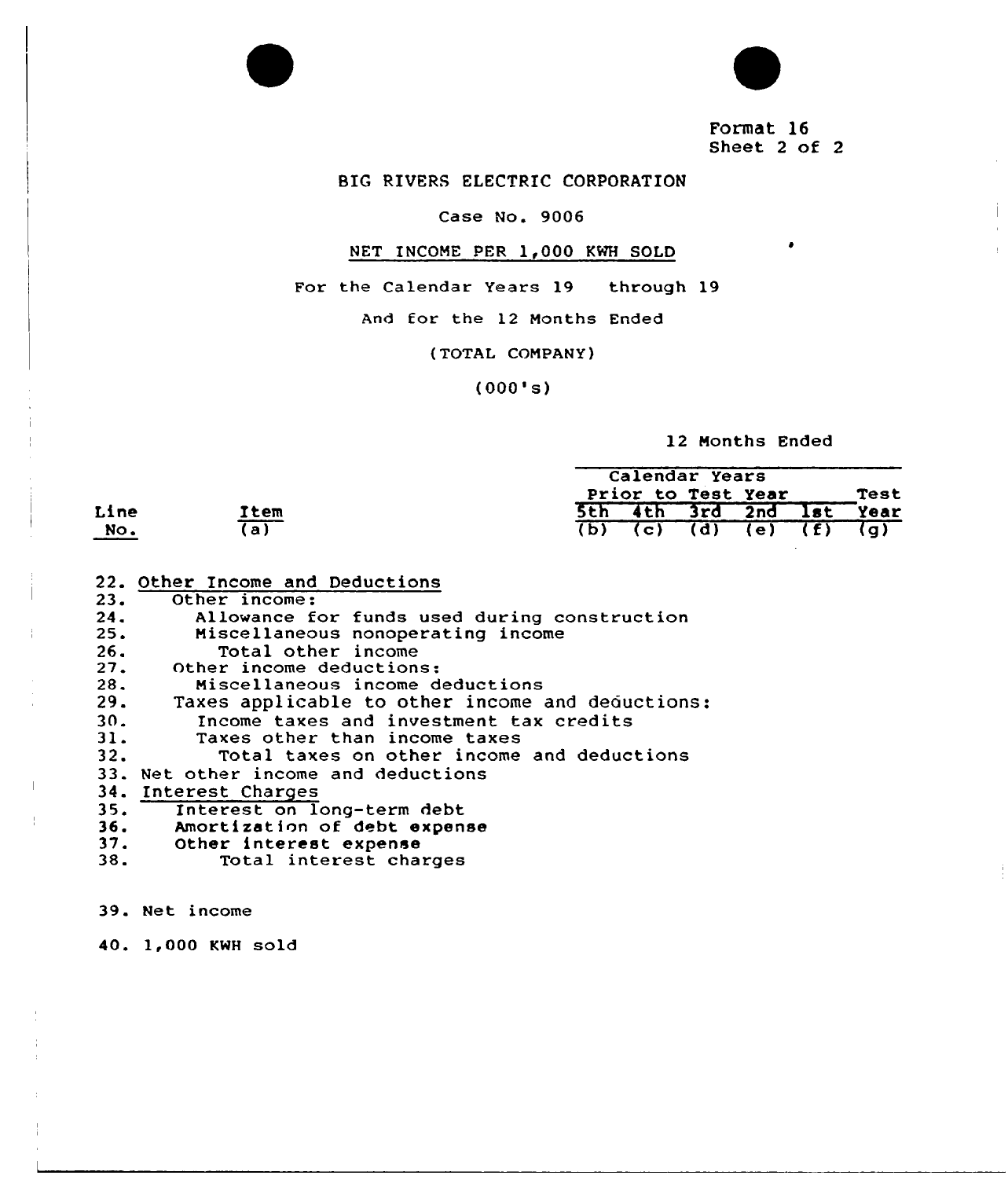| <b>Shee</b> | ð<br>Ę |
|-------------|--------|
|             |        |
|             |        |
|             |        |

# BIG RIVERS ELECTRIC CORPORATION

Case No. 9006

# Comparative Operating Statistics

For the Calendar Years 19 une catendar Years 19 Through 19<br>and the 12-Worth Period Broad

# (Viequeto Leach)

| 학               |  |  |
|-----------------|--|--|
| <u>이 :</u>      |  |  |
| $\frac{5}{150}$ |  |  |
| <u>als</u>      |  |  |
| 부정              |  |  |
| <u>ခြား</u>     |  |  |
| $\frac{1}{25}$  |  |  |
| 덕               |  |  |
| <u>င်ခြီ</u>    |  |  |
| 의               |  |  |
| <u>다형</u>       |  |  |
| $\frac{1}{3}$   |  |  |

ب بہ بہ ب<br>•<br>• Fuel Costs:

Line  $|\tilde{s}|$ 

 $\frac{\Gamma(\mathbf{B})}{\Gamma(\mathbf{B})}$ 

- 
- 
- $\begin{array}{l} \text{Coal} \text{ost per tor} \\ \text{oil} \text{cost per galion} \\ \text{Gas} \text{cost per Mef} \end{array}$
- Cost Per Million BTU:
- $\ddot{\circ}$  ,  $\ddot{\circ}$  ,  $\ddot{\circ}$
- Coal<br>Gil<br>Gas
- 
- Cost Per 1000 KWH sold:
- موعة.<br>ה  $\frac{3}{6}$ <br> $\frac{3}{6}$ <br> $\frac{3}{6}$ 
	-
- 
- Wages and Salaries Charged Expense:<br>Per average employee

 $\bullet$ 

- $\frac{1}{3}$   $\frac{1}{4}$ .
- 
- $15.$
- Depreciation Expense:<br>Per \$100 of average gross plant<br>in service
- 
-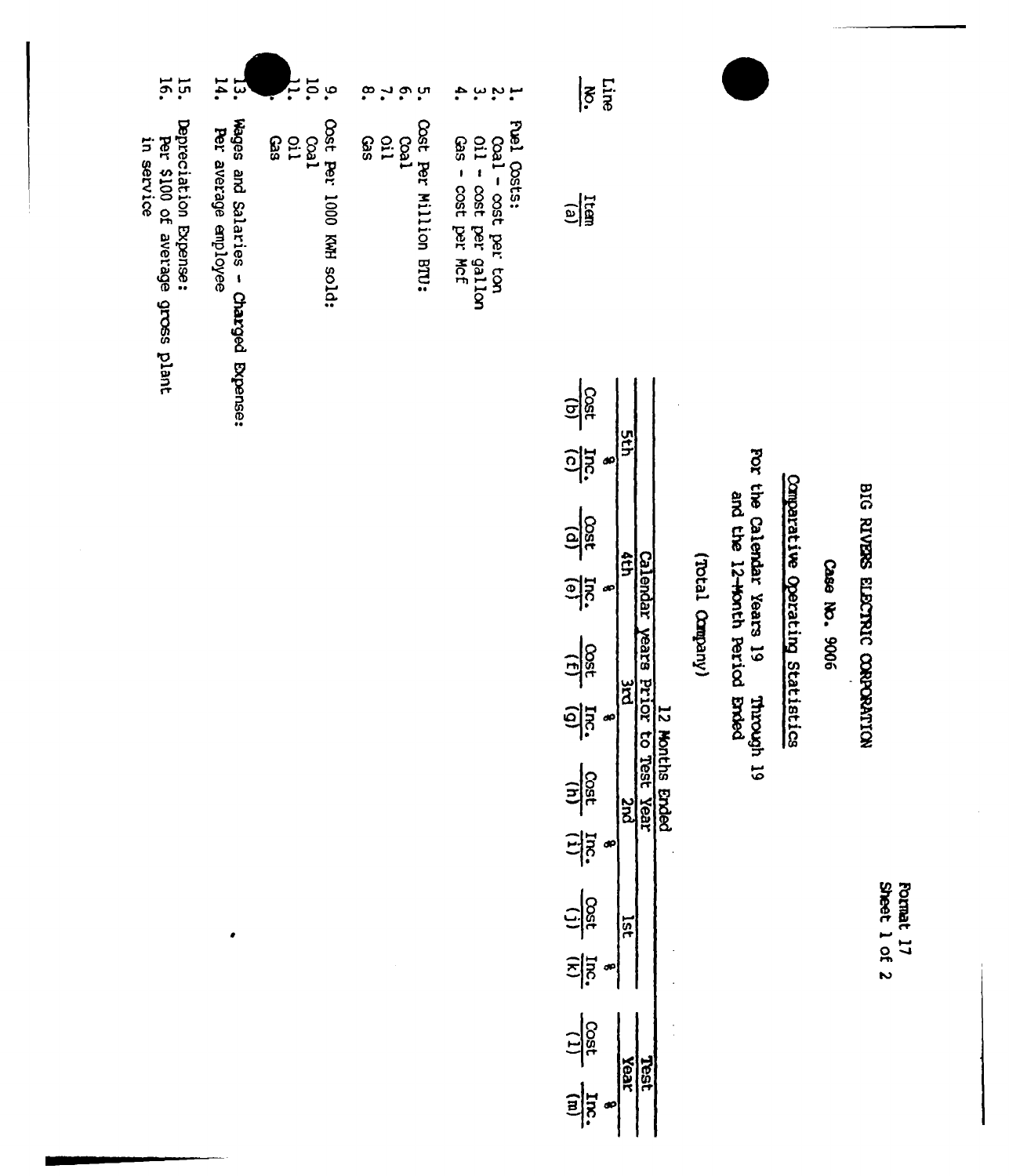| 29.<br>پو<br>پ<br>27.                                                                                                            | 23.<br>26.<br>24.                                                                                                                                                                            | 31.                                                                             | 20.<br><b>19.</b>                                        | 17.1                                       | Line<br>$\boldsymbol{\tilde{5}}$                                                                               |                 |                                         |                                  |               |                                        |
|----------------------------------------------------------------------------------------------------------------------------------|----------------------------------------------------------------------------------------------------------------------------------------------------------------------------------------------|---------------------------------------------------------------------------------|----------------------------------------------------------|--------------------------------------------|----------------------------------------------------------------------------------------------------------------|-----------------|-----------------------------------------|----------------------------------|---------------|----------------------------------------|
| Interest Expense:<br><b>DLOR HWN 0013 1993</b><br>Per \$100 of average plant investment<br>Per \$100 of average debt outstanding | Payroll Taxes:<br>whose salary is charged to expense<br>whose salary is charged to expense<br><b>Per 1000 KWH sold</b><br>Per average number of employees<br>Per average salary of employees | Property Taxes:<br>Per average \$100 of average gross<br>(net) plant in service | Rents:<br>Per \$100 of average gross<br>plant in service | Purchased Power:<br>Per 1000 KWH Purchased | $\frac{1}{2}$                                                                                                  |                 |                                         |                                  |               |                                        |
|                                                                                                                                  |                                                                                                                                                                                              |                                                                                 |                                                          |                                            | $\frac{1}{2}$<br><b>Sth</b><br><u>als</u><br>œ<br>$\frac{1}{2}$<br>dth                                         |                 | For the Calendar Years 19               |                                  |               |                                        |
|                                                                                                                                  |                                                                                                                                                                                              |                                                                                 |                                                          |                                            | <b>Calendar</b><br><u>els</u><br>œ<br>years Prior to<br>$\frac{13}{150}$<br>ă<br><u>als</u><br>œ               | (Votal Crapany) | and the 12-Month Period Brded<br>youndh | Comparative Operating Statistics | Case No. 9006 | <b>BIG RIVERS ELECTRIC CORPORATION</b> |
|                                                                                                                                  |                                                                                                                                                                                              |                                                                                 |                                                          |                                            | 12 Months Ended<br>Test<br>$\frac{111}{111}$ $\frac{111}{110}$<br>Year<br>$\overline{\mathbf{z}}$<br>$\bullet$ |                 | ಠ                                       |                                  |               |                                        |
|                                                                                                                                  | ۰                                                                                                                                                                                            |                                                                                 |                                                          |                                            | $\frac{d\mathbf{r}}{d\mathbf{r}}$<br>lst<br>$\frac{1}{2}$                                                      |                 |                                         |                                  |               | Sheet 2 of 2<br>Format 17              |

 $\frac{\frac{\text{rest}}{\text{Cost}}}{\text{Test}}$ 

 $\frac{1}{2}$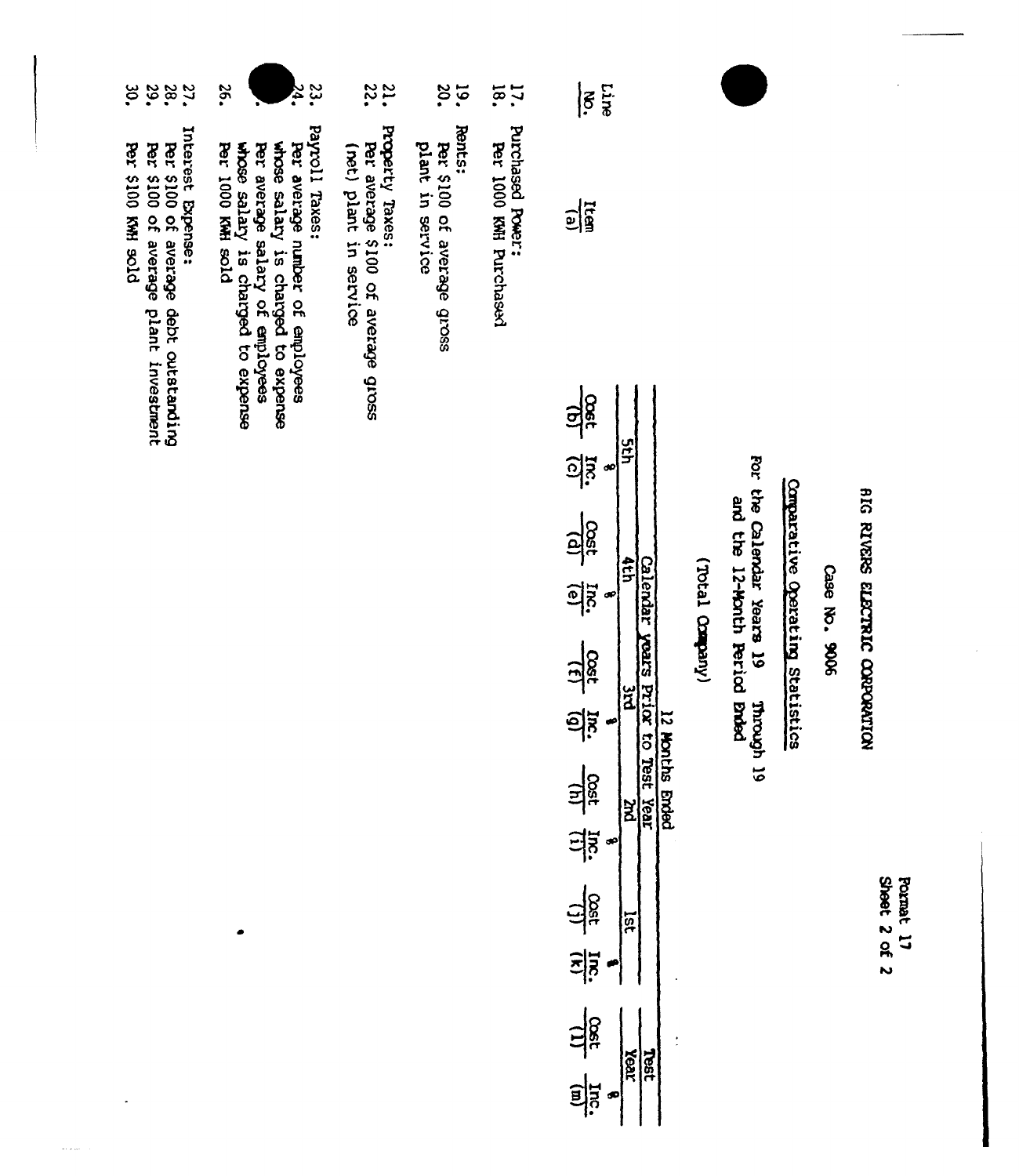| <b>Sheet</b> | <b>Pormal</b><br>ో |
|--------------|--------------------|
|              | ಹ                  |
| ల్ల          |                    |

# BIG RIVERS ELECTRIC CORPORATION

# Case No. 9006

# AVERAGE ELECTRIC PLANT IN SERVICE BY ACCOUNT PER 1,000 KWH SOLD

For the Calendar Years 19 Through 19 and the Test Year anded

(Viequeo Ision)

|   |      | က             |                                   | O | ζ        |  |
|---|------|---------------|-----------------------------------|---|----------|--|
| ë | ក្នុ |               |                                   |   | ទ្ធ<br>ទ |  |
|   |      |               | Calendar Years Prior to Test Year |   |          |  |
|   |      | reprise throw | $\frac{1}{2}$                     |   |          |  |

|    | n<br>F                                   |
|----|------------------------------------------|
| نه | Ξ.<br>ក្ខ<br>ļ<br>Account<br>i<br>Ų<br>ż |

Account

# **JOE** Intangible Plant Organization

# Steam Production Plant<br>Land and land rights

- **ESHANAS** Structures and improvements
	- Boiler plant equipment
	- Turbogenerator units
	- Accessory electric equipment
	- Miscellaneous power plant equipment
- Completed construction not classified Total steam production plant

- Hydraulic Production Plant<br>Land and land rights
- Structures and improvements
- Reservoirs, dans and waterways
- Water wheels, turbines and generators
- Accessory electric equipment
- Miscellaneous power plant equipment
- **33333333350**<br>24333486 Completed construction - not classified Roads, railroads and hridges
- 
- Total hydraulic production plant

 $\mathbf{i}$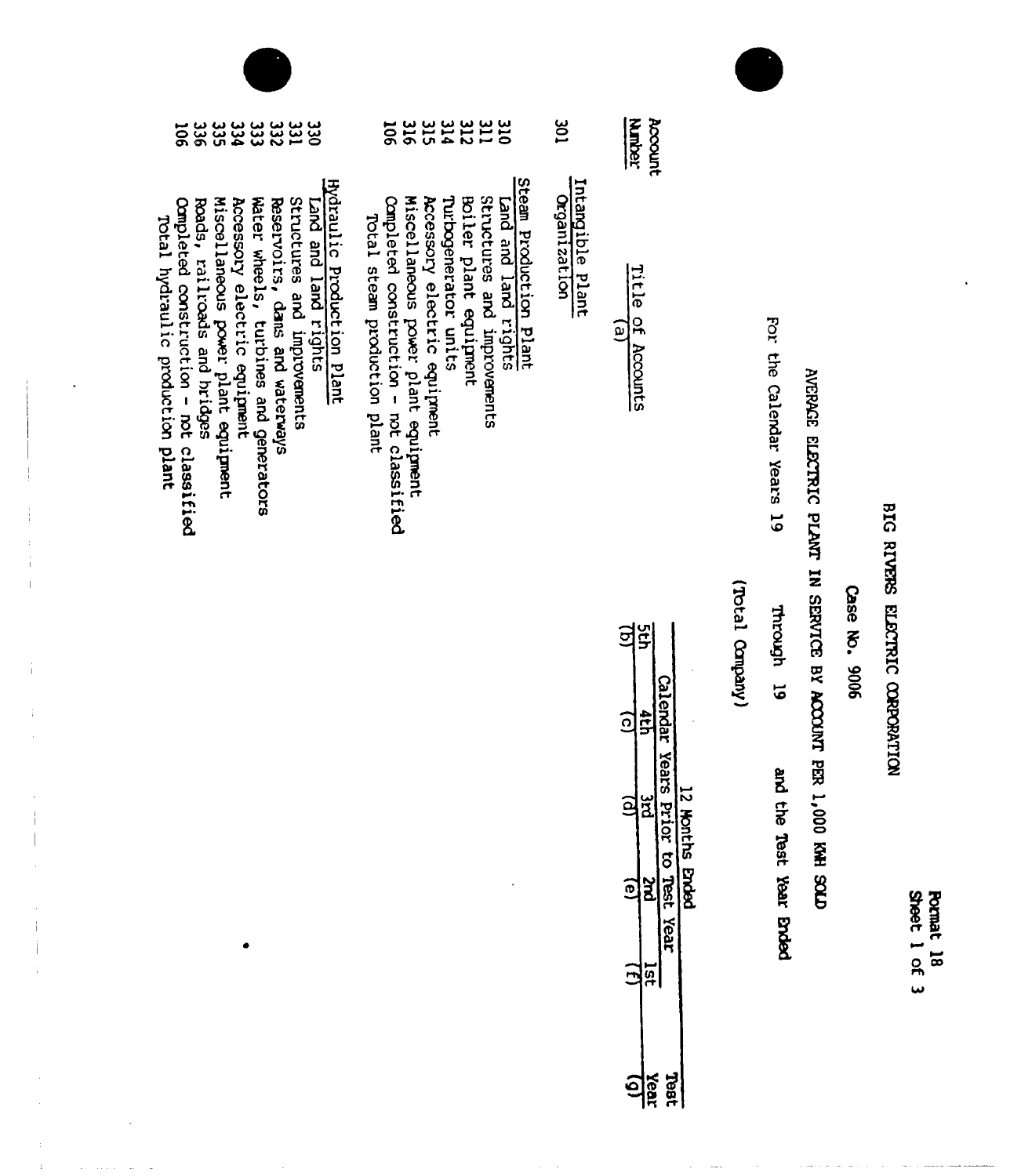| <b>Sheet</b> | ğ<br>Ē |
|--------------|--------|
|              | α      |
| ×            |        |

 $\frac{1}{2} \left( \frac{1}{2} \right)$ 

 $\begin{array}{c} \bullet & \bullet \\ \bullet & \bullet \end{array}$ 

 $\hat{\boldsymbol{\epsilon}}$ 

| Ī   | is<br>R                     |                                    |
|-----|-----------------------------|------------------------------------|
|     | <b>Pars Prior</b>           | ġ                                  |
|     | Ĩ.<br><b>TSSL</b><br>: Year | CB Enced                           |
| lat |                             |                                    |
|     |                             | ຊ່<br><b>TEG7</b><br>$\frac{1}{2}$ |

|                          | 359<br>ត្ថ                                                  |                                    |                     |                                    |                    |                     | 32333333          |                             | <b>USC</b>                                 |                        |                              | ទ្គ                                     | 346                                 | 345                          | 344               | 343          | 342                                        | <b>S41</b>                  | 340                 |                        |                | Mader                | Account |
|--------------------------|-------------------------------------------------------------|------------------------------------|---------------------|------------------------------------|--------------------|---------------------|-------------------|-----------------------------|--------------------------------------------|------------------------|------------------------------|-----------------------------------------|-------------------------------------|------------------------------|-------------------|--------------|--------------------------------------------|-----------------------------|---------------------|------------------------|----------------|----------------------|---------|
| Total transmission plant | Completed construction - not classified<br>Boads and trails | Underground conductors and devices | Underground conduit | Overhead conductors<br>and devices | Poles and fixtures | Towers and fixtures | Station equipment | structures and improvements | Transmission Plant<br>Land and land rights | Total production plant | Total other production plant | Completed construction - not classified | Miscellaneous power plant equipment | Accessory electric equipment | <b>Conerators</b> | Prime movers | Puel holders, producers and<br>accessories | Structures and improvements | Canpii bral bna bna | Other Production Plant | $\overline{e}$ | Title<br>of Accounts |         |

| <b>Comp</b> | <b>Boad</b> | Under | Overl<br>Undei | <b>Pole</b> | Tower | <b>Stat</b><br>Stat | <b>DHIET</b> |
|-------------|-------------|-------|----------------|-------------|-------|---------------------|--------------|

 $\bullet$ 

 $\sim 10^{11}$ 

 $\ddot{\phantom{a}}$ 

 $\label{eq:3.1} \Delta\hat{\phi}(\hat{\theta}) = \hat{\phi}(\hat{\theta}^{\dagger}) + \hat{\phi}(\hat{\theta}^{\dagger}) + \hat{\phi}(\hat{\theta}^{\dagger}) + \hat{\phi}(\hat{\theta}^{\dagger}) + \hat{\phi}(\hat{\theta}^{\dagger}) + \hat{\phi}(\hat{\theta}^{\dagger}) + \hat{\phi}(\hat{\theta}^{\dagger}) + \hat{\phi}(\hat{\theta}^{\dagger}) + \hat{\phi}(\hat{\theta}^{\dagger}) + \hat{\phi}(\hat{\theta}^{\dagger}) + \hat{\phi}(\hat{\theta}^{\dagger}) + \hat{\phi}(\hat{\theta}^{\dagger}) + \hat{\phi}(\$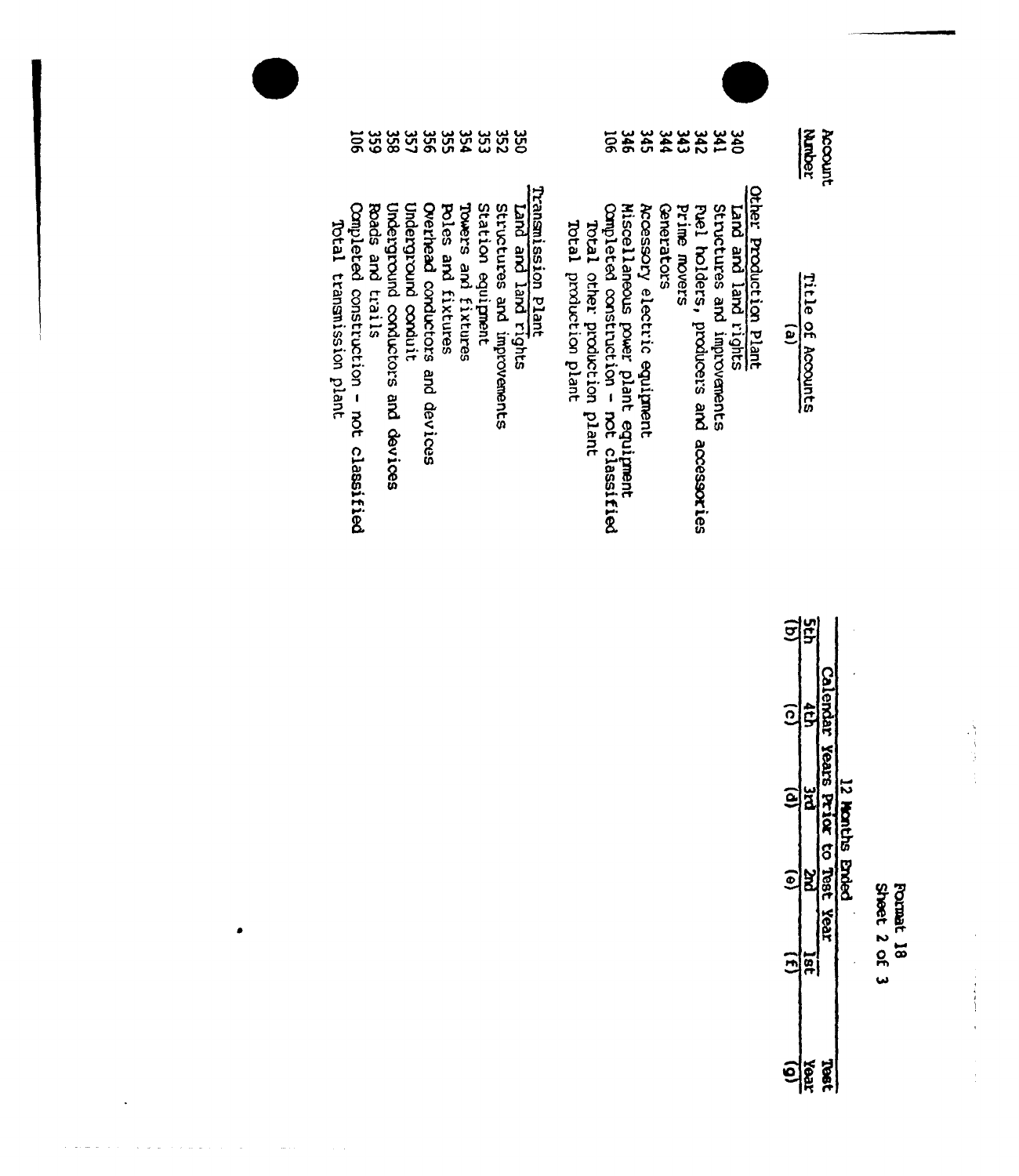| ı |                                                |
|---|------------------------------------------------|
|   | ֝֜֜֜֜֜֜֜֜֜֜֜֜֜֜֜֜֜֜֜֜֜ <del>֓</del> ׅ֛֛֓֘֝֜֜֜֓ |
|   |                                                |
|   |                                                |
|   | ₹                                              |
|   | ř                                              |
|   |                                                |
|   |                                                |
|   | ಹ                                              |
| ļ |                                                |
|   |                                                |

Sheet 3 of 3

| ົດ<br>ີເ<br>ē | ata.<br>ă          | Calendar<br>Years Prior to Test Year | 12 Nonths Ender. |
|---------------|--------------------|--------------------------------------|------------------|
|               | ធ្ល<br><b>Teel</b> | 9<br>Pi                              |                  |

<u> 태일</u>

| <b>Structures</b> | <b>DUET</b> | is<br>Ĕ |
|-------------------|-------------|---------|
|                   |             | ξ       |
|                   | Ë           | ∷       |
|                   |             | ō       |
| and<br>Si         | <b>Jur</b>  | n<br>B  |
|                   | ۲           |         |
|                   |             |         |

Account<br>Munber

ritle of Accounts  $\widehat{e}$ 

- rovements <u>င်္ဂ</u>
- 
- Poles, towers and fixtures Station equipment
- Overhead conductors and devices
- Underground conduit
	- Underground conductors and devices
	- Line transformers
	- **Services**
	- **Meters**
	- Installations on customers' premises
	-
	- Leased property on customer's premises<br>Street lighting and signal systems.
- Completed construction not classified
- Total distribution plant

# General Plant

- Eand and land rights
- structures and improvements
- Office furniture and equipment
- Transportation equipment
- Stores equipment
- Tools, shop and garage equipment
- Laboratory equipment
- Power operated equipment
- Communication equipment
- Miscellaneous equipment
- 

 $\blacksquare$ 

- Completed construction other tangible property not classified
- Total general plant
- 100.1 Total electric plant in service

DIOS HWN 0001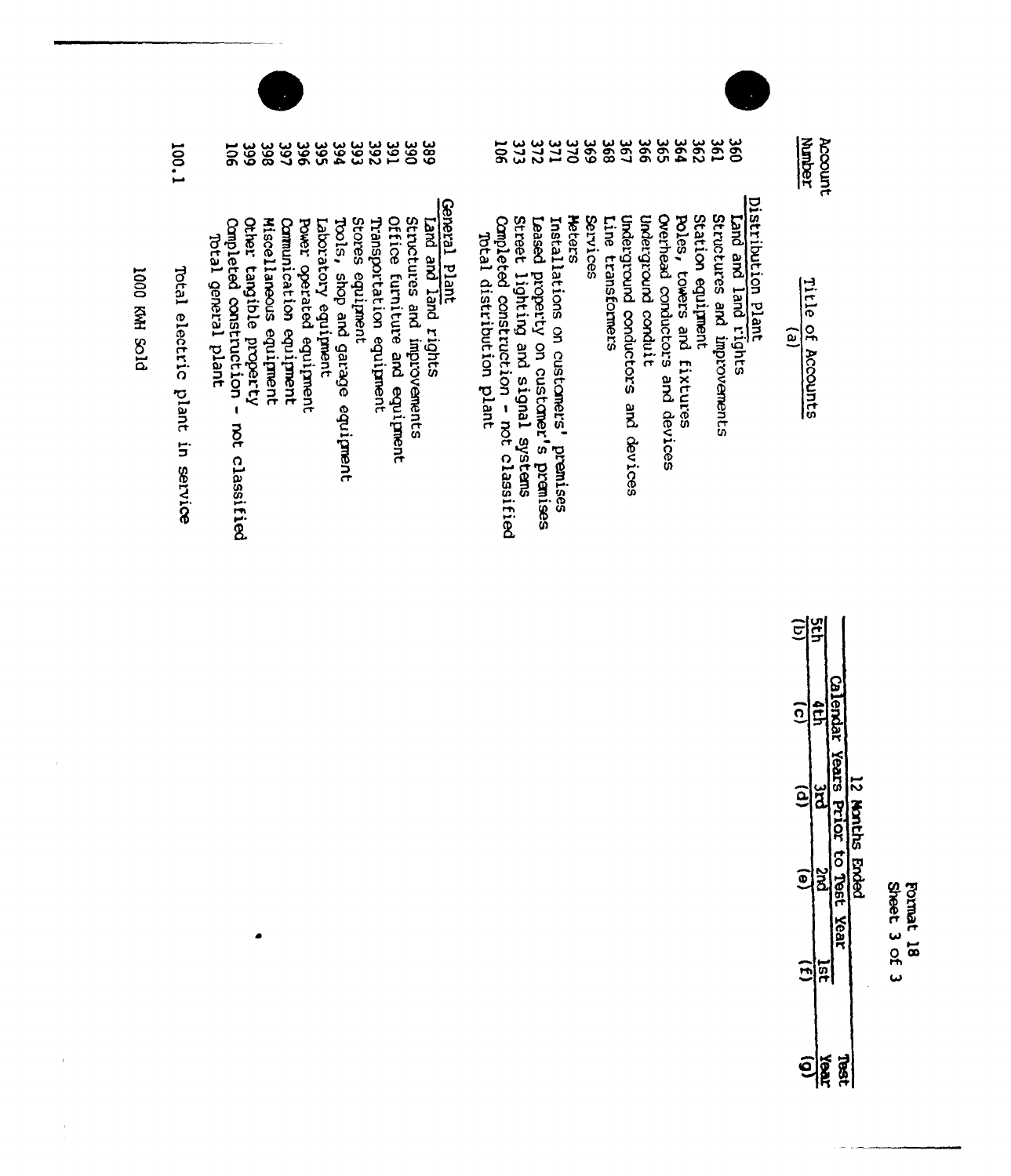| 336<br>355<br>34<br>50<br>331293<br>ပ္ကပ္က                                                                                                                                                                                                                                                                     | anamana<br>212225<br>$\overline{5}$                                                                                                                                                                                                                                               | 301                              | Account<br>Number                                     |                 |                 |                                        |               |                                 |  |
|----------------------------------------------------------------------------------------------------------------------------------------------------------------------------------------------------------------------------------------------------------------------------------------------------------------|-----------------------------------------------------------------------------------------------------------------------------------------------------------------------------------------------------------------------------------------------------------------------------------|----------------------------------|-------------------------------------------------------|-----------------|-----------------|----------------------------------------|---------------|---------------------------------|--|
| Hydraulic Production Plant<br>Miscellaneous Power Plant Equipment<br>Water Wheels, Turbines and Generators<br>Completed Construction - not classified<br>Accessory Electric Equipment<br>Structures and Improvements<br>Roads, Railroads and Bridges<br>Reservoirs, Dams and Waterways<br>Land and Land Rights | Steam Production Plant<br>Completed Construction - not classified<br>Miscellaneous Power Plant Equipment<br>Accessory Electric Equipment<br>Purbogenerator Units<br>Structures and Improvements<br>Boiler Plant Equipment<br>Land and Land Rights<br>Total Steam Production Plant | Intangible Plant<br>Organization | Title of Account<br>$\widehat{e}$                     |                 | 12 Honths Ended |                                        |               |                                 |  |
|                                                                                                                                                                                                                                                                                                                |                                                                                                                                                                                                                                                                                   |                                  | Beginning<br><b>Balance</b><br>$\widehat{\mathbf{e}}$ |                 |                 |                                        |               |                                 |  |
|                                                                                                                                                                                                                                                                                                                |                                                                                                                                                                                                                                                                                   |                                  | Additions<br>$\widehat{c}$                            | (Votal Company) |                 | SIMPLEMENT OF ELECTRIC PLANT IN SERVIC | Case No. 9006 | BIG RIVERS SLECTRIC CORPORATION |  |
|                                                                                                                                                                                                                                                                                                                |                                                                                                                                                                                                                                                                                   |                                  | Retirements<br>$\widehat{e}$                          |                 |                 | Ō                                      |               |                                 |  |
|                                                                                                                                                                                                                                                                                                                |                                                                                                                                                                                                                                                                                   |                                  | Transfers                                             |                 |                 |                                        |               |                                 |  |

 $\frac{1}{\text{Balamce}}$ 

Format 19<br>Sheet 1 of 4

Accessory Electric Equipment<br>Miscellaneous Rower Plant Equipment<br>Reads, Railroads and Bridges<br>Completed Construction - not classified<br>Total Hydraulic Production Plant

 $\bullet$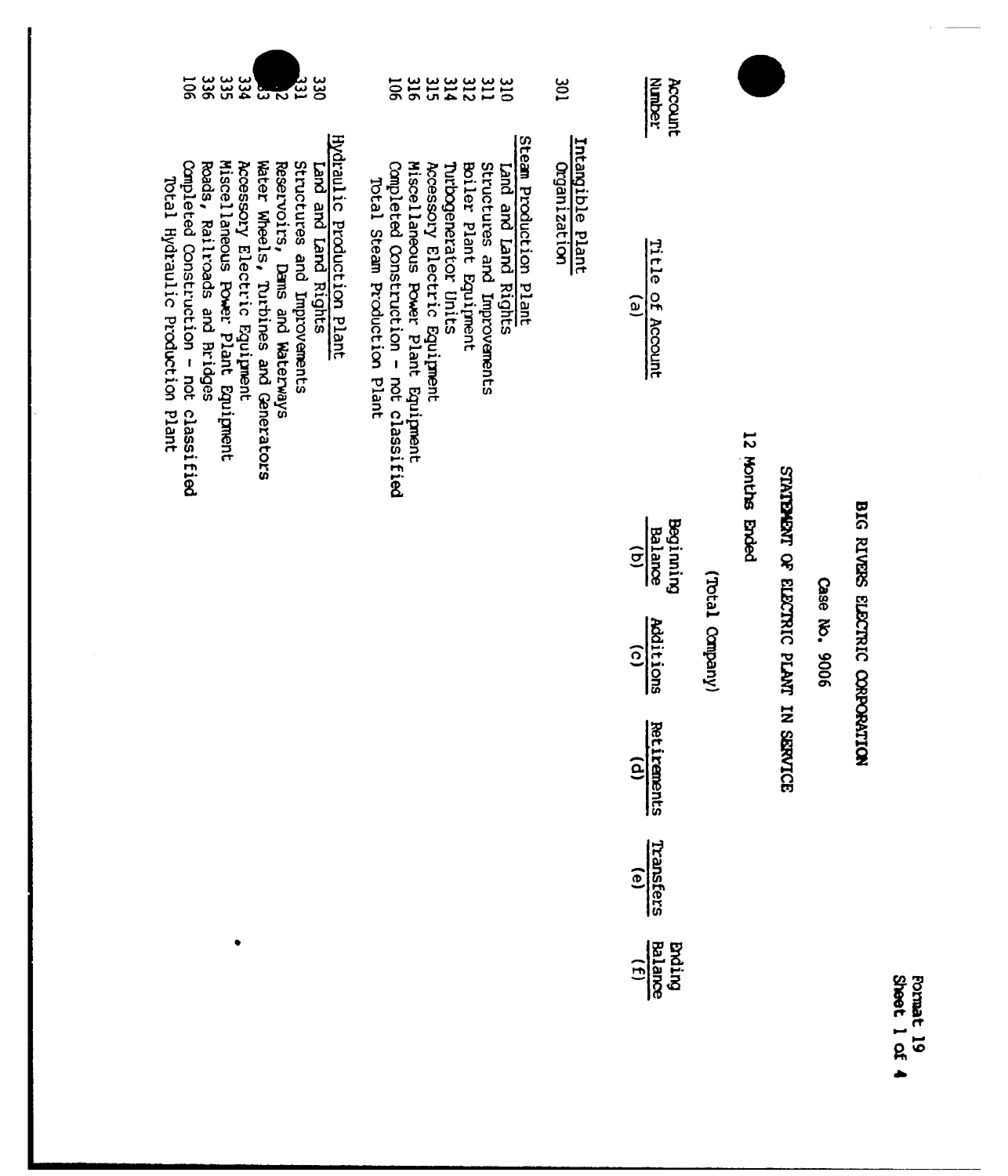| Sheet<br>ò | 뎙 |
|------------|---|
|            |   |
|            |   |

# BIG RIVERS ELECTRIC CORPORATION

# Case No. 9006

# STATEMENT OF ELECTRIC PLANT IN SERVICE

12 Months Ended

# (Vneqno Ledory)

| itle of Accoun                          |
|-----------------------------------------|
| seginnin<br>Balance<br>(b)              |
| <b>dditior</b>                          |
| etirement:<br>Cd)                       |
| Transferr<br>Transferr                  |
| $\frac{1}{\sqrt{2}}\sum_{n=1}^{\infty}$ |

Account<br>Number

|                              |                                         |                                     |                              |             |                     | 3223323<br>4434566                     |                             |                                                 |
|------------------------------|-----------------------------------------|-------------------------------------|------------------------------|-------------|---------------------|----------------------------------------|-----------------------------|-------------------------------------------------|
| Total Other Production Plant | Completed Construction - not classified | Miscellaneous Power Plant Rquipment | Accessory Electric Equipment | Greastators | <b>Prime Movers</b> | hel Holders, Producers and Accessories | Structures and Improvements | Other Production Plant<br>Trand and Land Rights |

Total Production Plant

|                          | $\overline{5}$                          | ပ်ပွဲ            | ပ္ကာ                               | 35<br>C             | ပ္တင                            | ပ္တ<br>ဟ           | ጅ                   |                   | <b>252</b>                  | ပ္ပ                                        |  |
|--------------------------|-----------------------------------------|------------------|------------------------------------|---------------------|---------------------------------|--------------------|---------------------|-------------------|-----------------------------|--------------------------------------------|--|
| Total Transmission Plant | Completed Construction - not classified | Roads and Trails | Underground Conductors and Devices | Underground Conduit | Overhead Conductors and Devices | Poles and Fixtures | Towers and Fixtures | Station Equipment | Structures and Improvements | Transmission Plant<br>Land and Land Rights |  |

 $\bullet$ 

 $\hat{r}$ 

 $\ddot{\phantom{a}}$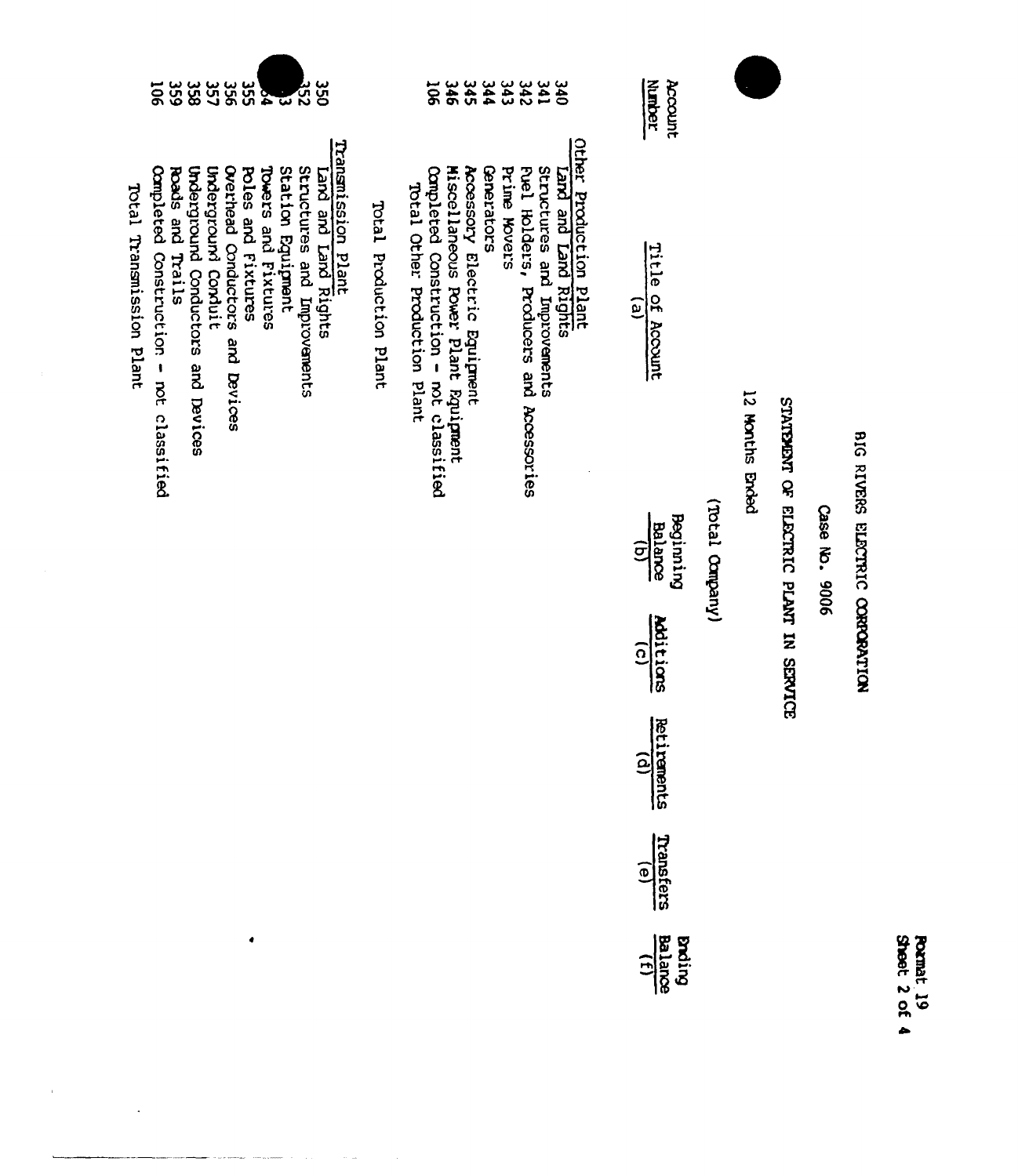| Forma<br>Sheet |  |
|----------------|--|
|                |  |
| ጹ              |  |
|                |  |
|                |  |

# BIG RIVERS ELECTRIC CORPORATION

Gase No. 9006

# STATEMENT OF ELECTRIC PLANT IN SERVICE

12 Months Brided

(Vieques ledor)

| $\frac{1}{\text{Bala}}$<br>Balance |
|------------------------------------|
| <b>Additions</b>                   |
| $rac{(0)}{(1)}$                    |
| Transfers                          |
| <b>Proting</b><br>Bathon           |

**Nurber** Account

Title of Account  $\overline{1}$ 

# Distribution Plant<br>Land and Land Rights Leased Property on Customers' Premises<br>Street Lighting and Signal Systems<br>Completed Construction - not classified<br>Total Distribution Plant Meters Services Underground Conductors and Devices **Underground Conduit** Overhead Conductors and Devices Station Equipment Structures and Improvements Line Transformers Poles, Towers and Fixtures Installations on Customers' Premises

 $\bullet$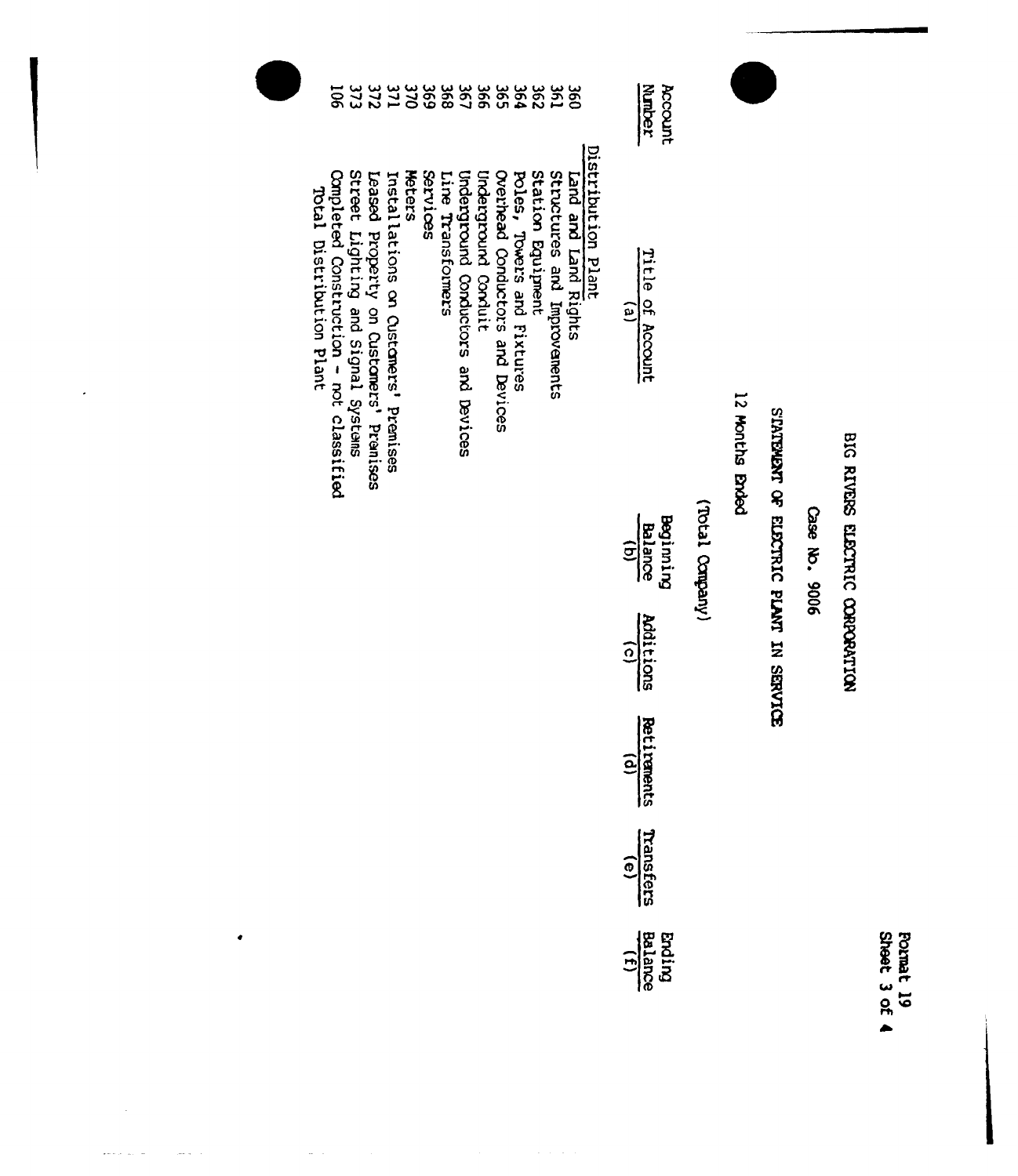|               | 1.001                           | 50 <sup>2</sup>                                                                                                                                                                                                                                                                                                                                                                                      | Account<br>Marber                                                                                                                                       |                  |                 |                                        |               |                                 |                           |
|---------------|---------------------------------|------------------------------------------------------------------------------------------------------------------------------------------------------------------------------------------------------------------------------------------------------------------------------------------------------------------------------------------------------------------------------------------------------|---------------------------------------------------------------------------------------------------------------------------------------------------------|------------------|-----------------|----------------------------------------|---------------|---------------------------------|---------------------------|
| DIOS HWY 000I | Total Electric Plant In Service | General Plant<br>Office Furniture and Equipment<br>structures and Improvements<br>Stores Equipment<br>Land and Land Rights<br>Transportation Equipment<br>Tools, Shop and Garage Equipment<br>Laboratory Equipment<br>Miscellaneous Equipment<br>Power Operated Equipment<br>other Tangible Property<br>Communication Equipment<br>Completed Construction -<br>Total General Plant<br>not classified | Title of Account<br>e)<br>Beginning<br><b>Balance</b><br>$\widehat{\Xi}$<br>Additions<br>$\widehat{\Omega}$<br><b>Retirements</b><br>$\mathbf{\hat{e}}$ | (Vnequoo Leaory) | 12 Months Ended | STATEMENT OF ELECTRIC PLANT IN SERVICE | Case No. 9006 | BIG RIVERS ELECTRIC CORPORATION |                           |
|               |                                 |                                                                                                                                                                                                                                                                                                                                                                                                      | Transfers<br><u>(ə)</u>                                                                                                                                 |                  |                 |                                        |               |                                 |                           |
| 4             |                                 |                                                                                                                                                                                                                                                                                                                                                                                                      | $\frac{11}{15}$<br>Balance                                                                                                                              |                  |                 |                                        |               |                                 | Sheet 4 of 4<br>Pormat 19 |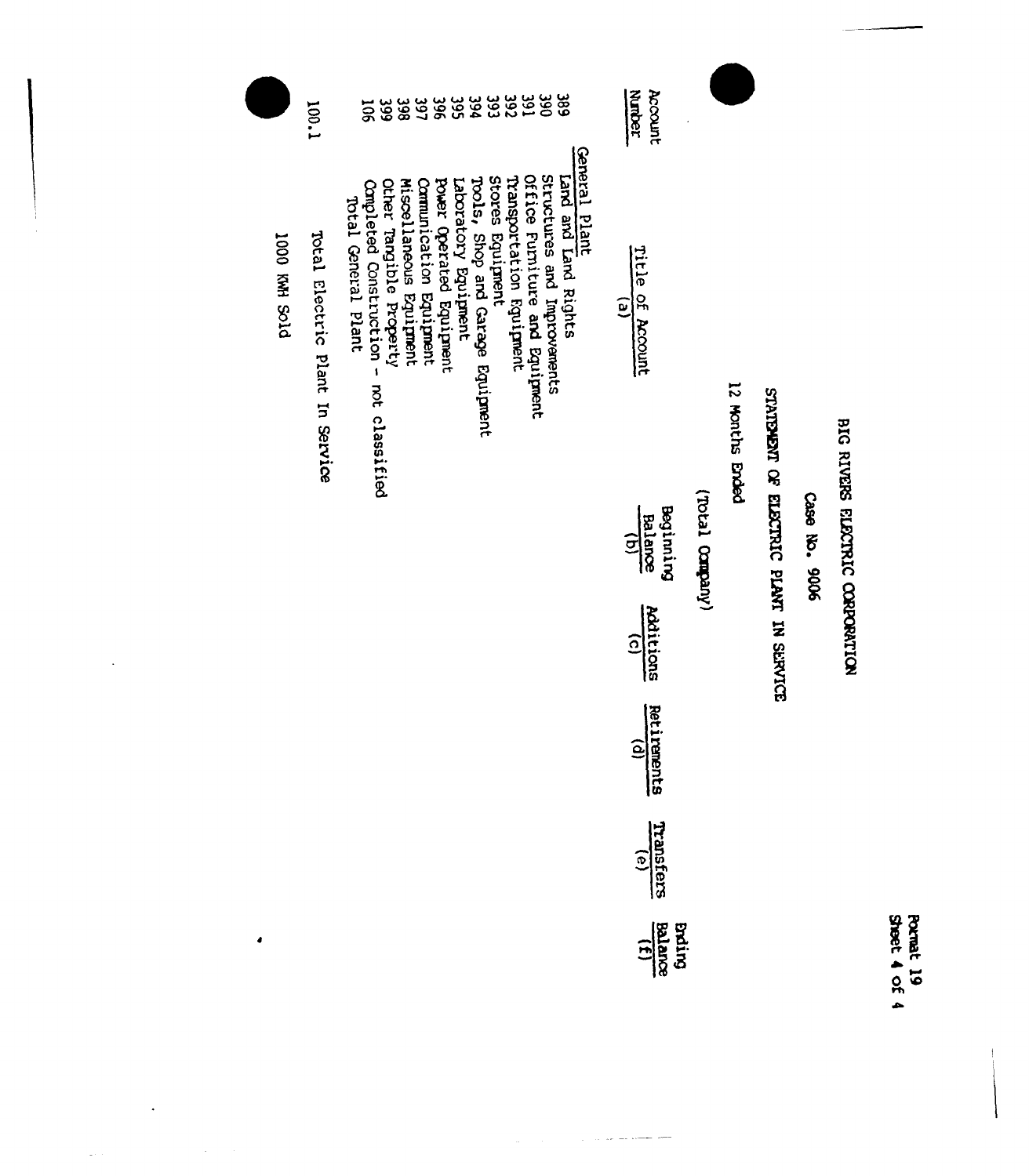Format 20a

 $\bullet$ 

# BIG RIVERS ELECTRIC CORPORATION

## Case No. 9006

## ACCOUNT 913 - ADVERTISING EXPENSE

# For the 12 Months Ended

| Line |      | Sales or    |                                             |  |       |
|------|------|-------------|---------------------------------------------|--|-------|
| NO.  | Item |             | Promotional Institutional Conservation Rate |  |       |
|      |      | Advertising | Advertising Advertising Case Other          |  | Total |
|      | (a)  |             |                                             |  |       |

المحارب والمتحفظ فللقارض والمتحدث المتحفظ والمتحدث

- $1.$ Newspaper
- Magazines and Other  $2.$
- $3.$ Television
- $4.$ Radio

Ť.

- $5.$ Direct Mail
- $6.$ Sales Aids
- $7.$ Total
- $8.$ Amount Assigned to Ky. Retail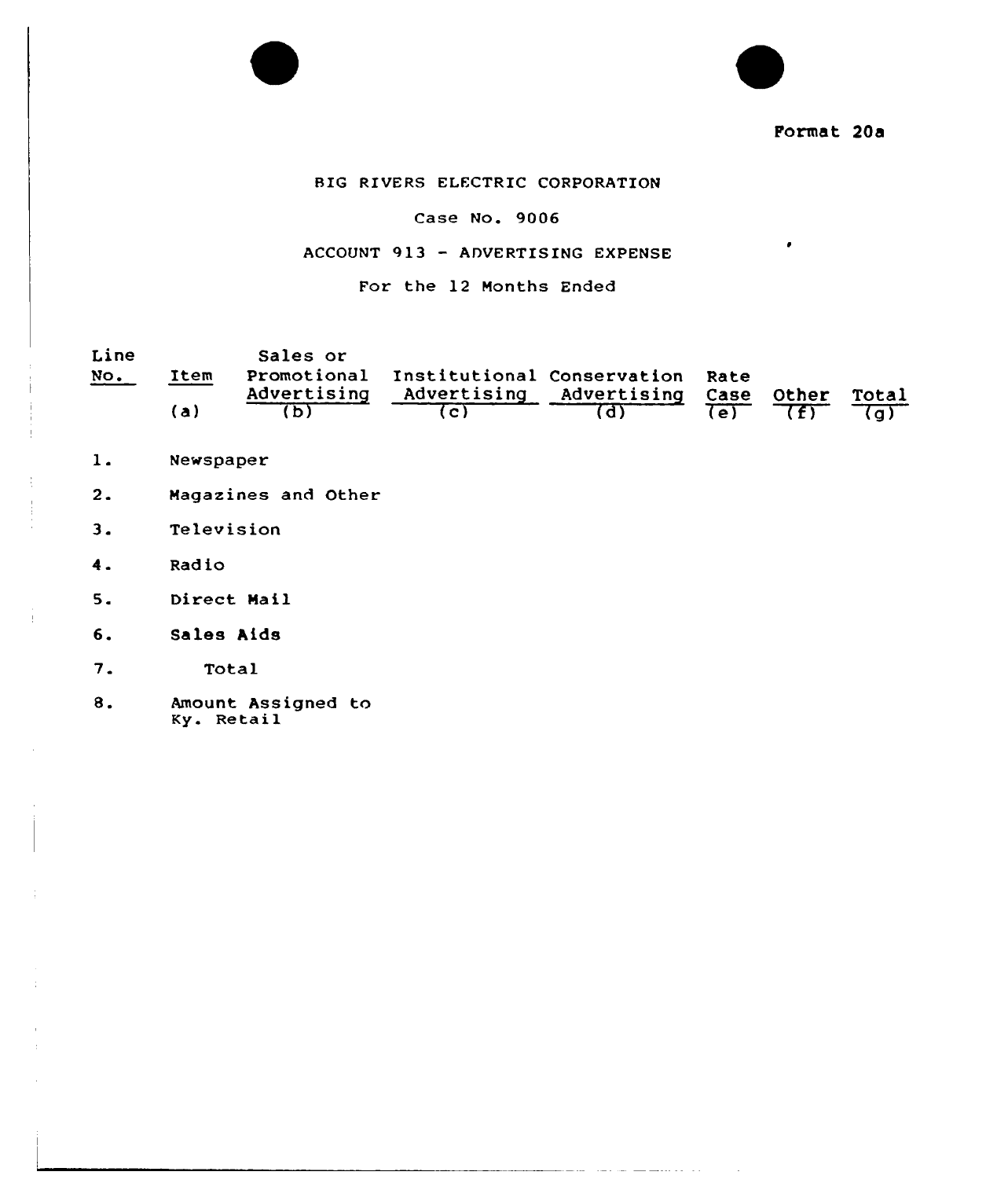

Format 20b

## BIG RIVERS ELECTRIC CORPORATION

## Case No. 9006

# ACCOUNT 930 — MISCELLANEOUS EXPENSES

# For the 12 Months Ended

Line No. <u>Item</u>  $(a)$ Amount  $\overline{(\mathfrak{b})}$ 

- l. Industry Association Dues
- 2. Stockholder and Debt Servicing Expenses
- 3. Institutional Advertising
- 4. Conservation Advertising
- 5. Rate Department Load Studies
- 6. Directors' Fees and Expenses
- 7. Dues and Subscriptions
- 8. Miscellaneous
- 9. Total
- 10. Amount Assigned to Ky. Retail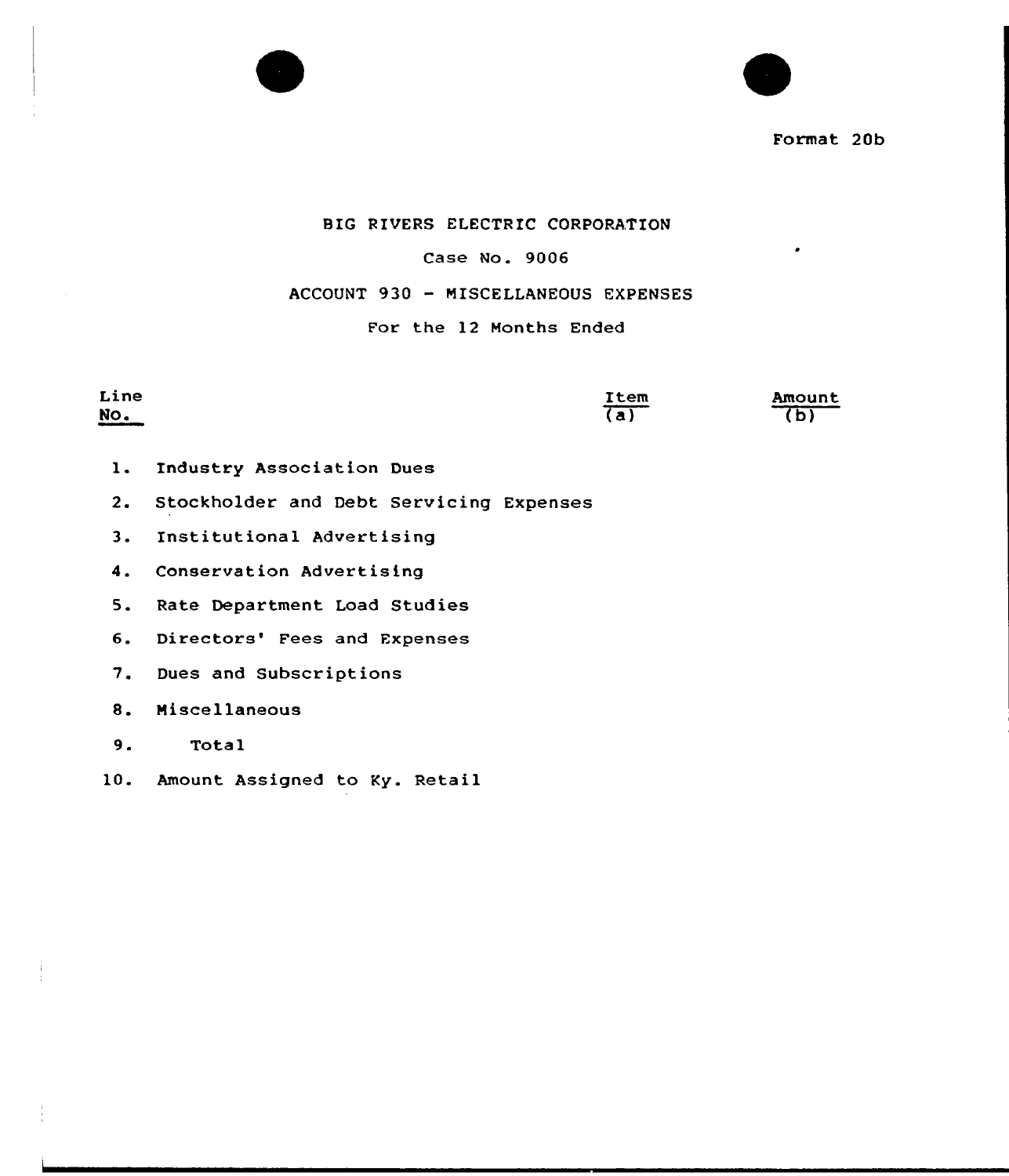



Format 20c

سموسا ساساتها وساويا والمرورة والمرادي والمتحدث والمتوارد والمرادي

# BIG RIVERS ELECTRIC CORPORATION

# Case No. 9006

# ACCOUNT <sup>426</sup> - MISCELLANEOUS INCOME DEDUCTIONS

# For the 12 Months Ended

- 1. Donations
- 2. Civic Activities
- 3. Political Activities
- 4. Other

5. Total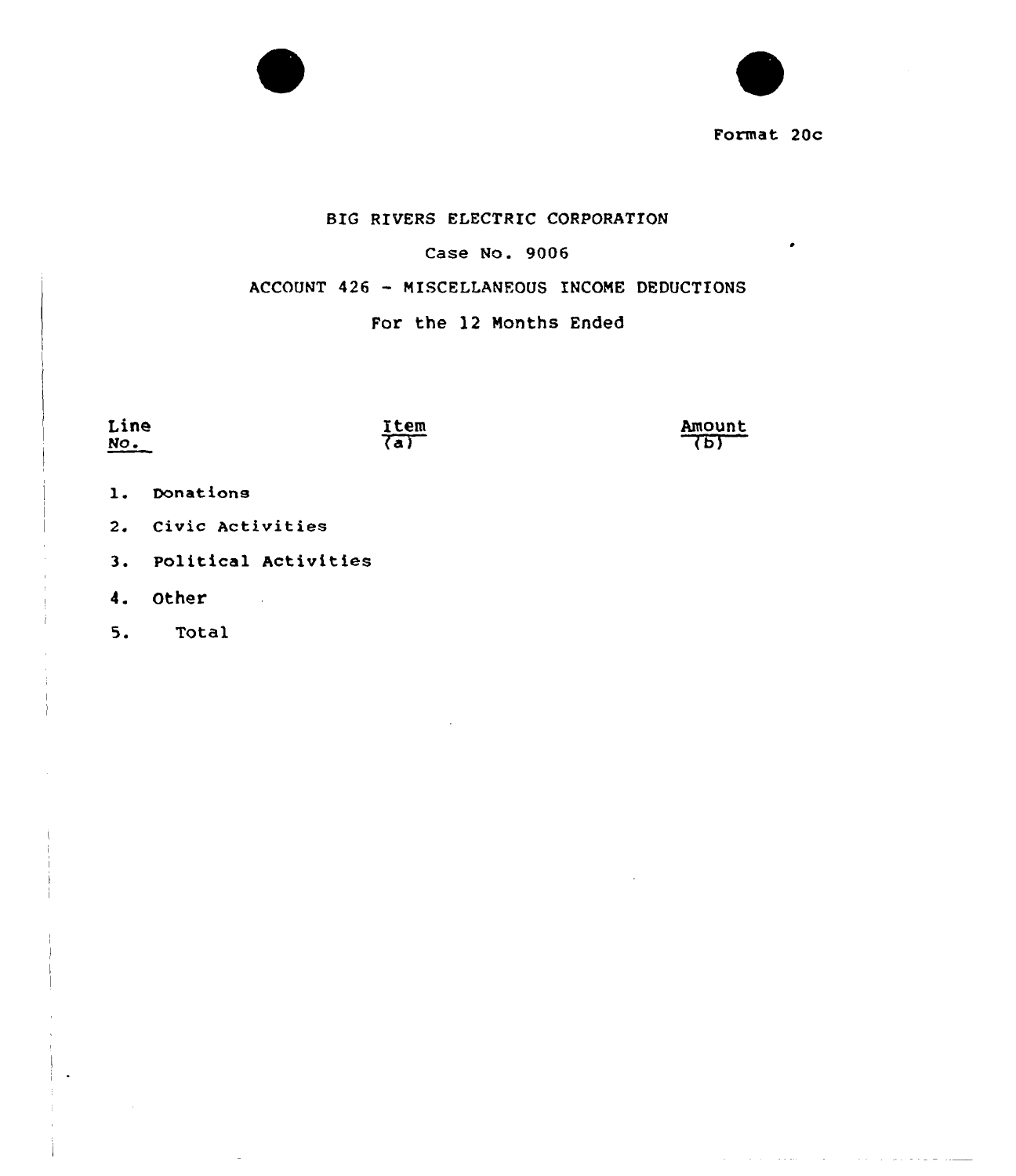



Format 2l

 $\bullet$ 

# BIG RIVERS ELECTRIC CORPORATION

# Case No. 9006

# Professional Service Expenses

# For the Twelve Nonths Ended

| Line<br>$NO$ . | Item        | Rate Case | Annual Audit | Other | Total |
|----------------|-------------|-----------|--------------|-------|-------|
| $\mathbf{1}$ . | Legal       |           |              |       |       |
| 2.             | Engineering |           |              |       |       |
| 3.             | Accounting  |           |              |       |       |
| 4.             | Other       |           |              |       |       |
| 5.             | Total       |           |              |       |       |
|                |             |           |              |       |       |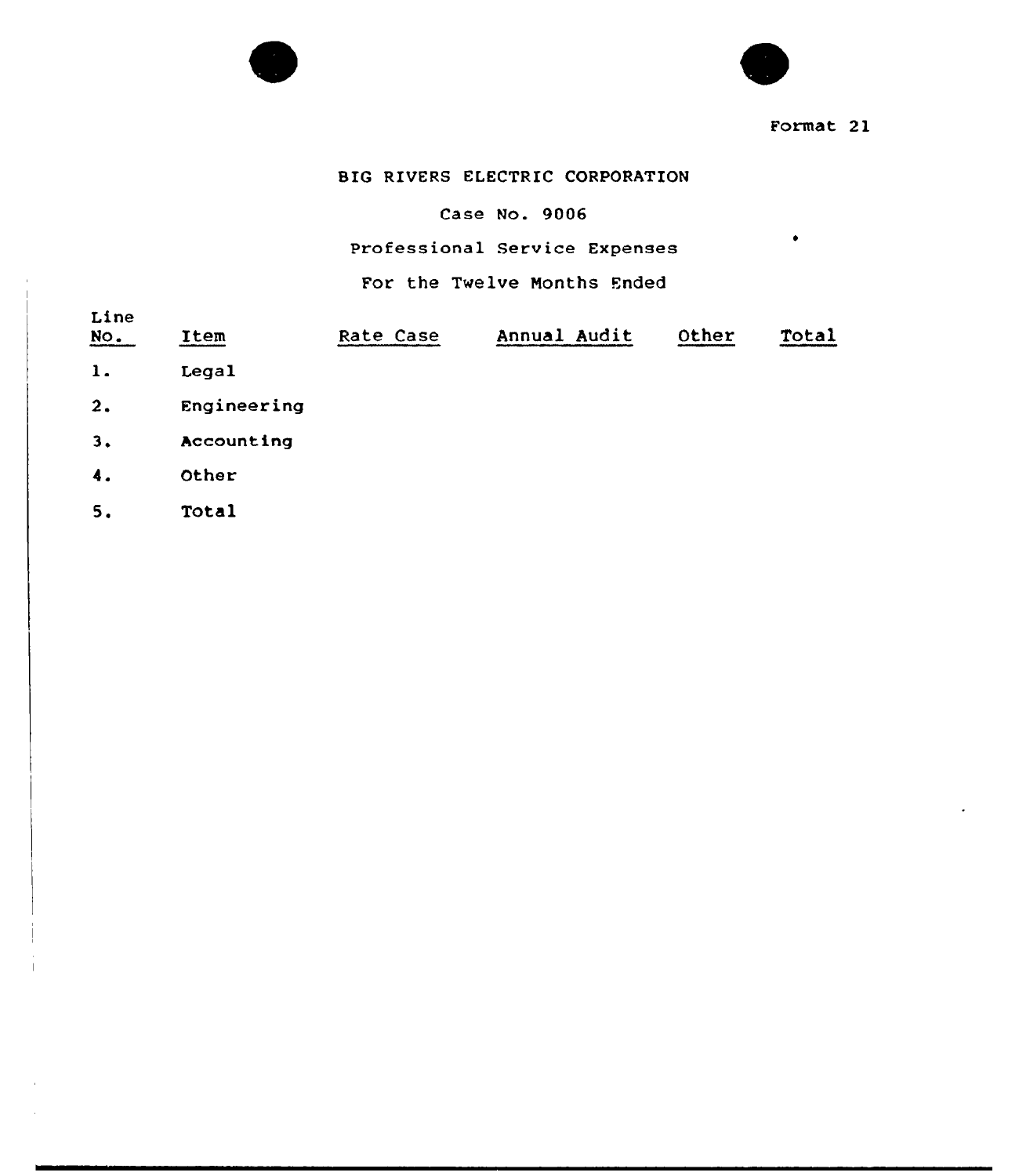

**College** 



 $\bullet$ 

Format 27

# BIG RIVERS ELECTRIC CORPORATION

# Case No. 9006

# AVERAGE RATES OF RETURN

For the Calendar Years Through and the 12 Months Ended

| Line<br><u>No.</u> | Calendar Years<br>Prior to<br>Test Year<br>$\overline{a}$ | Total<br>Company<br>75) | Ky.<br>Jurisdiction<br>(ट) | Other<br>Jurisdictions<br>त्ता |
|--------------------|-----------------------------------------------------------|-------------------------|----------------------------|--------------------------------|
| $\mathbf{1}$ .     | Original Cost Net Investment:                             |                         |                            |                                |
| 2.                 | 5th Year                                                  |                         |                            |                                |
| 3.                 | 4th Year                                                  |                         |                            |                                |
| 4.                 | 3rd Year                                                  |                         |                            |                                |
| 5.                 | 2nd Year                                                  |                         |                            |                                |
| 6.                 | lst Year                                                  |                         |                            |                                |
| 7.                 | Test Year                                                 |                         |                            |                                |
| 8.                 | Times Interest Earned Ratio:                              |                         |                            |                                |
| 9.                 | 5th Year                                                  |                         |                            |                                |
| 10.                | 4th Year                                                  |                         |                            |                                |
| 11.                | 3rd Year                                                  |                         |                            |                                |
| 12.                | 2nd Year                                                  |                         |                            |                                |
| 13.                | 1st Year                                                  |                         |                            |                                |
| 14.                | Test Year                                                 |                         |                            |                                |
| NOTE:              | Provide workpapers in support of the above calculations.  |                         |                            |                                |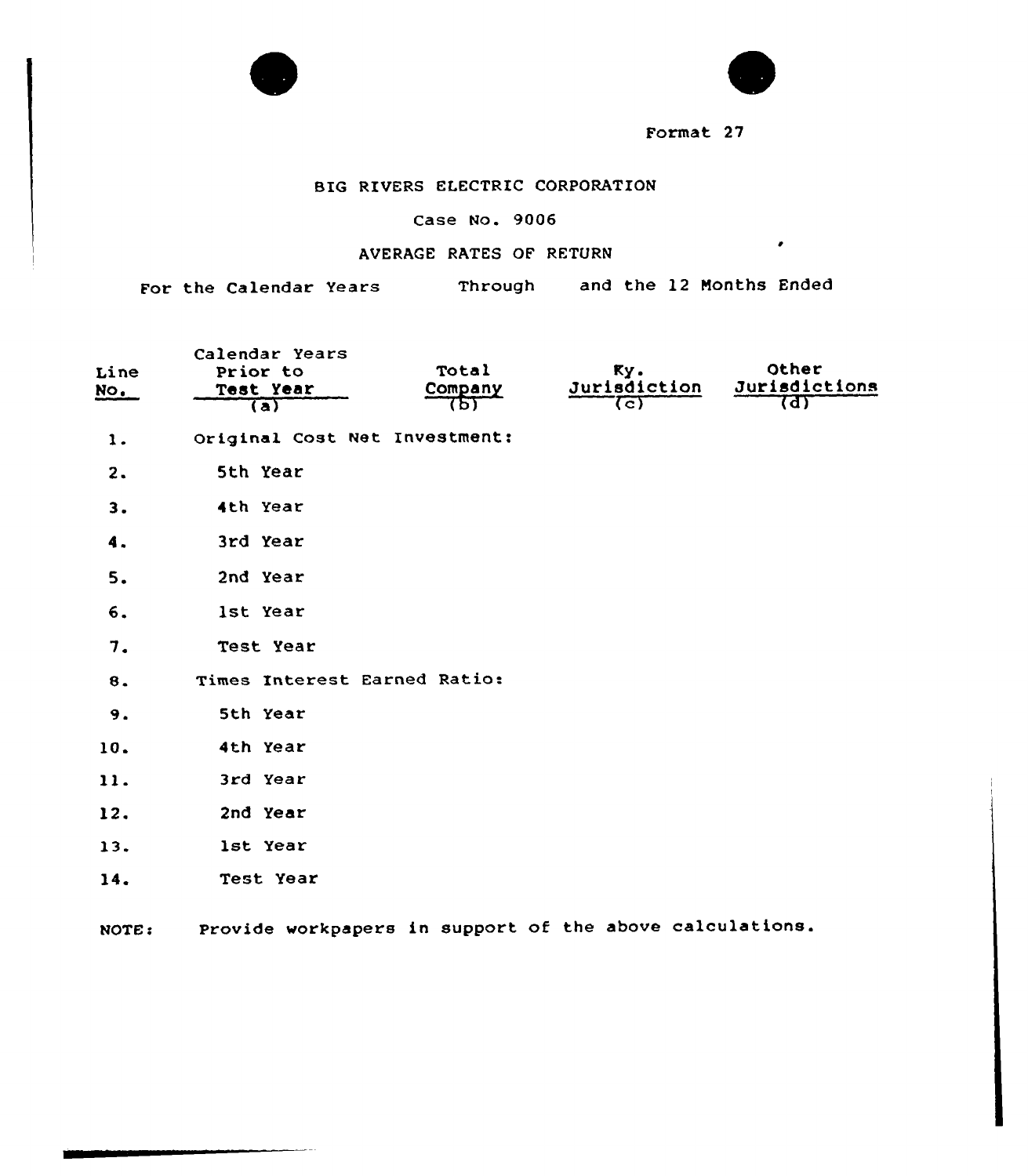Sheet 1 of 2 Format 28

# BIG RIVERS ELECTRIC CORPORATION

Case No. 9006

# SCHEDULE OF NUBER OF EMPLOYEES, HOUSE PER EMPLOYEE, AND AVERAGE HACES PER EMPLOYEE

| lst Year | s Charge | 2nd Year | % Change | 3rd Year | s Charge | 4th Year | s Change | <b>Sth Year</b> | Test Year<br>hdar Years<br>Fior to                                                                                                |
|----------|----------|----------|----------|----------|----------|----------|----------|-----------------|-----------------------------------------------------------------------------------------------------------------------------------|
|          |          |          |          |          |          |          |          |                 | No. Hrs. Wages<br><b>Production</b>                                                                                               |
|          |          |          |          |          |          |          |          |                 | $\frac{1}{2}$<br>Terminaling and Processing<br>Natural Gas Storage<br>$\frac{HES}{(F)}$<br><b>Hages</b><br>$\widehat{\mathbf{e}}$ |
|          |          |          |          |          |          |          |          |                 | $\frac{W_0}{(H)}$ , Hrs. Nages<br>Transmission                                                                                    |
|          |          |          |          |          |          |          |          |                 | $\frac{\text{bistribution}}{\text{No. Hres. Wages}}$                                                                              |
|          |          |          |          |          |          |          |          |                 | $\frac{\text{hcounts}}{\text{(N)}\cdot\text{(O)}}$<br>$\frac{\text{hres. Hres. Wages}}{\text{(N)}\cdot\text{(O)}}$<br>Oustomer    |

Near

8 change

Mote: adueup

(1) Where an employee's wages are charged to more than one function include employee in function receiving largest

 $\bullet$ 

- 
- (2) Show percentage increase (decrease) of each year over the prior year on lines designated above "4 Change."<br>(3) Buployees, weekly hours per employee, and weekly wages per employee for the week including December 31 of e
- 

year and the last day of the test year.

 $\begin{array}{c} \frac{1}{2} \\ \frac{1}{2} \\ \frac{1}{2} \end{array}$ 

 $\bar{\bar{t}}$